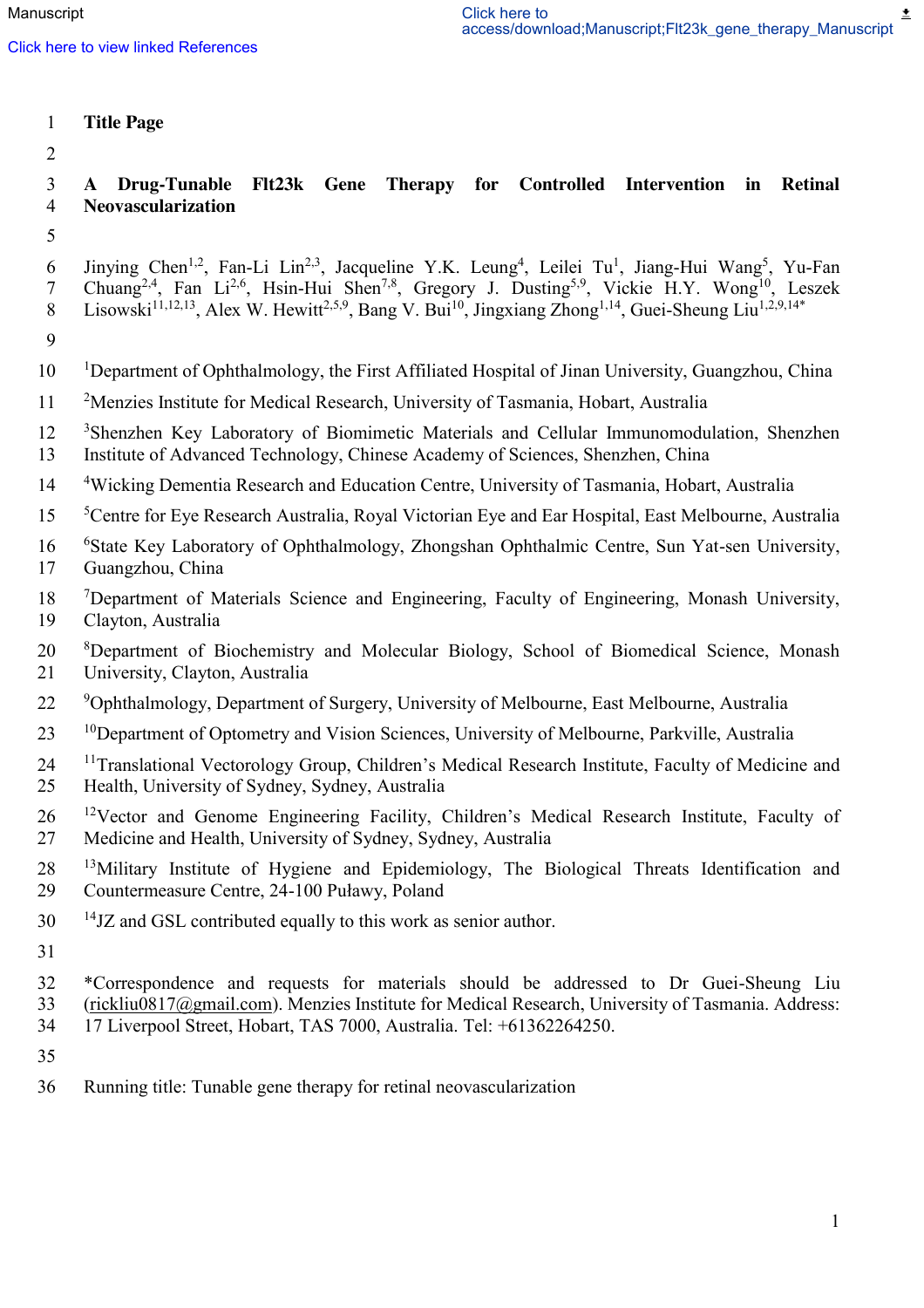#### **Abstract**

 Gene therapies that chronically suppress vascular endothelial growth factor (VEGF) represent a new approach for managing retinal vascular leakage and neovascularization. However, constitutive suppression of VEGF in the eye may have deleterious side effects. Here, we developed a novel strategy to introduce Flt23k, an intraceptor that binds intracellular VEGF, fused to the destabilizing domain (DD) of *Escherichia coli* dihydrofolate reductase (DHFR) into the retina. The expressed DHFR(DD)- Flt23k fusion protein is degraded unless "switched on" by administering a stabilizer; in this case, the antibiotic trimethoprim (TMP). Cells transfected with the DHFR(DD)-Flt23k construct expressed the fusion protein at levels correlated with the TMP dose. Stabilization of the DHFR(DD)-Flt23k fusion protein by TMP was able to inhibit intracellular VEGF in hypoxic cells. Intravitreal injection of self- complementary adeno-associated viral vector (scAAV)-DHFR(DD)-Flt23k and subsequent administration of TMP resulted in tunable suppression of ischemia-induced retinal neovascularization in a rat model of oxygen-induced retinopathy (OIR). Hence, our study suggests a promising novel approach for the treatment of retinal neovascularization.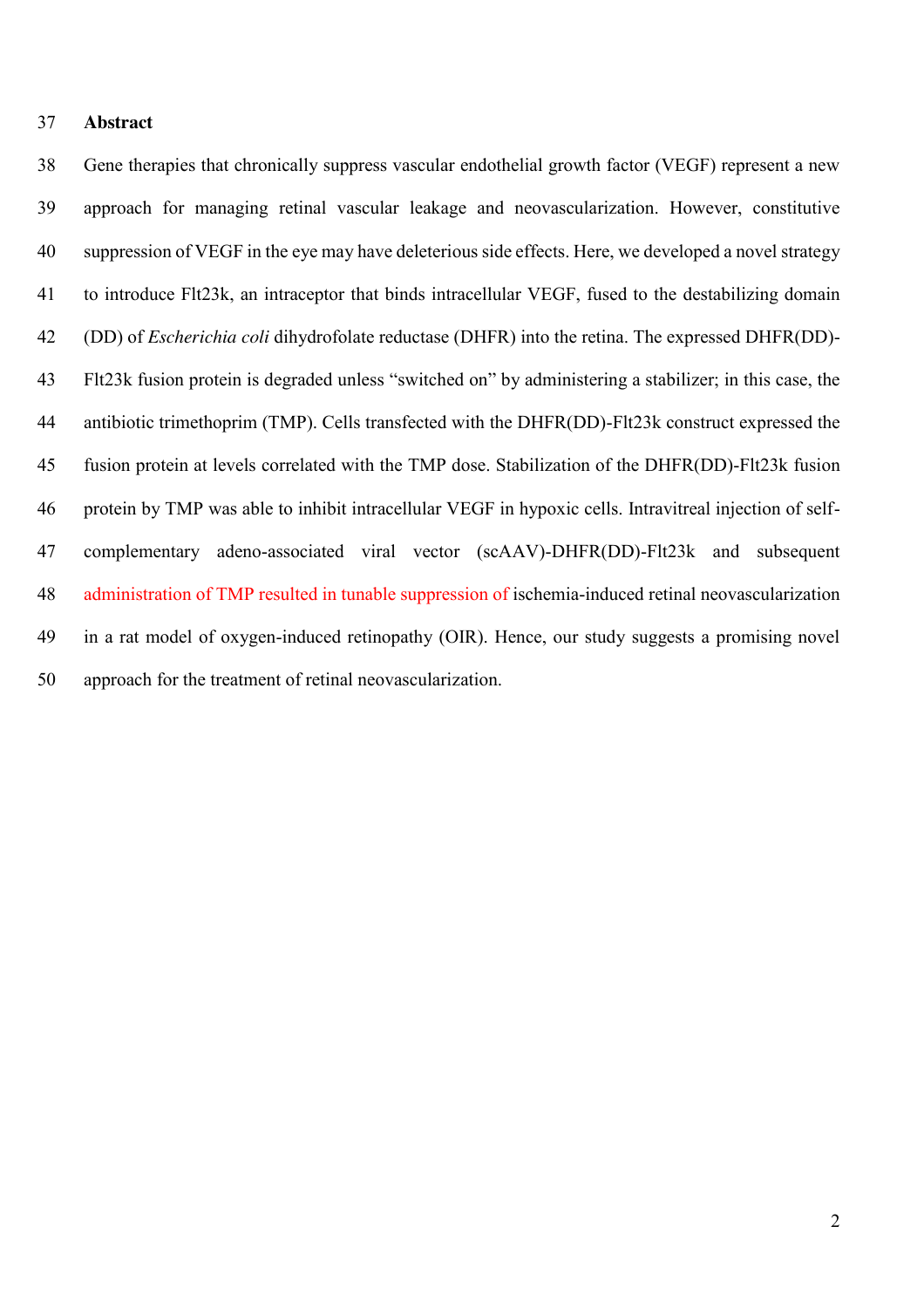### **Introduction**

 Retinal neovascularization is a key pathological feature of several leading causes of vision loss, including diabetic retinopathy, retinopathy of prematurity, and retinal vein occlusions[1]. In these diseases, abnormally high levels of vascular endothelial growth factor (VEGF) have been observed in the retina. Excessively high levels of VEGF cause pathological vascular leakage and the formation of new blood vessels in the retina, which can lead to vision loss. Intraocular injections of anti-VEGF agents (such as VEGF-neutralizing proteins) have been shown to reduce blood vessel leakage, allowing fluid reabsorption and resulting in improved visual acuity[2]. However, as this approach does not address the cause of VEGF production, leakage and neovascularization will recur when the vitreous levels of exogenous anti-VEGF proteins drop below therapeutic levels. Thus, current regimens require frequent (as often as monthly) and prolonged treatment, sometimes for many years, to maintain visual acuity[3]. Although intraocular delivery of anti-VEGF agents is generally safe, some of the drugs administered can enter the systemic circulation, where chronically high levels of anti-VEGF proteins can increase the risk of systemic adverse effects[4].

 Recently, the utilization of gene therapies with the potential to chronically suppress the production of VEGF in the retina has been proposed as an attractive way to manage ocular neovascularization[5,6]. While promising, chronic VEGF suppression may have deleterious side effects on the retina. As the disease course can fluctuate between periods of relative VEGF inactivity and high activity in many patients, a gene therapy approach that can accommodate such fluctuations during the course of disease would potentially be a safer and more effective approach than an approach with prolonged VEGF suppression. In this study, we created a fusion gene consisting of an intracellular VEGF-targeting decoy receptor, Flt23k[7], and a protein disruption system (based on the destabilizing domain (DD) of *Escherichia coli* dihydrofolate reductase (DHFR); DHFR (DD)-Flt23k)[8,9]. Flt23k consists of domains 2-3 of VEGF receptor 1 (VEGFR1, the highest-affinity VEGF receptor) coupled to the C-terminal endoplasmic reticulum (ER) retention signal KDEL, a tetrapeptide (Lys-Asp-Glu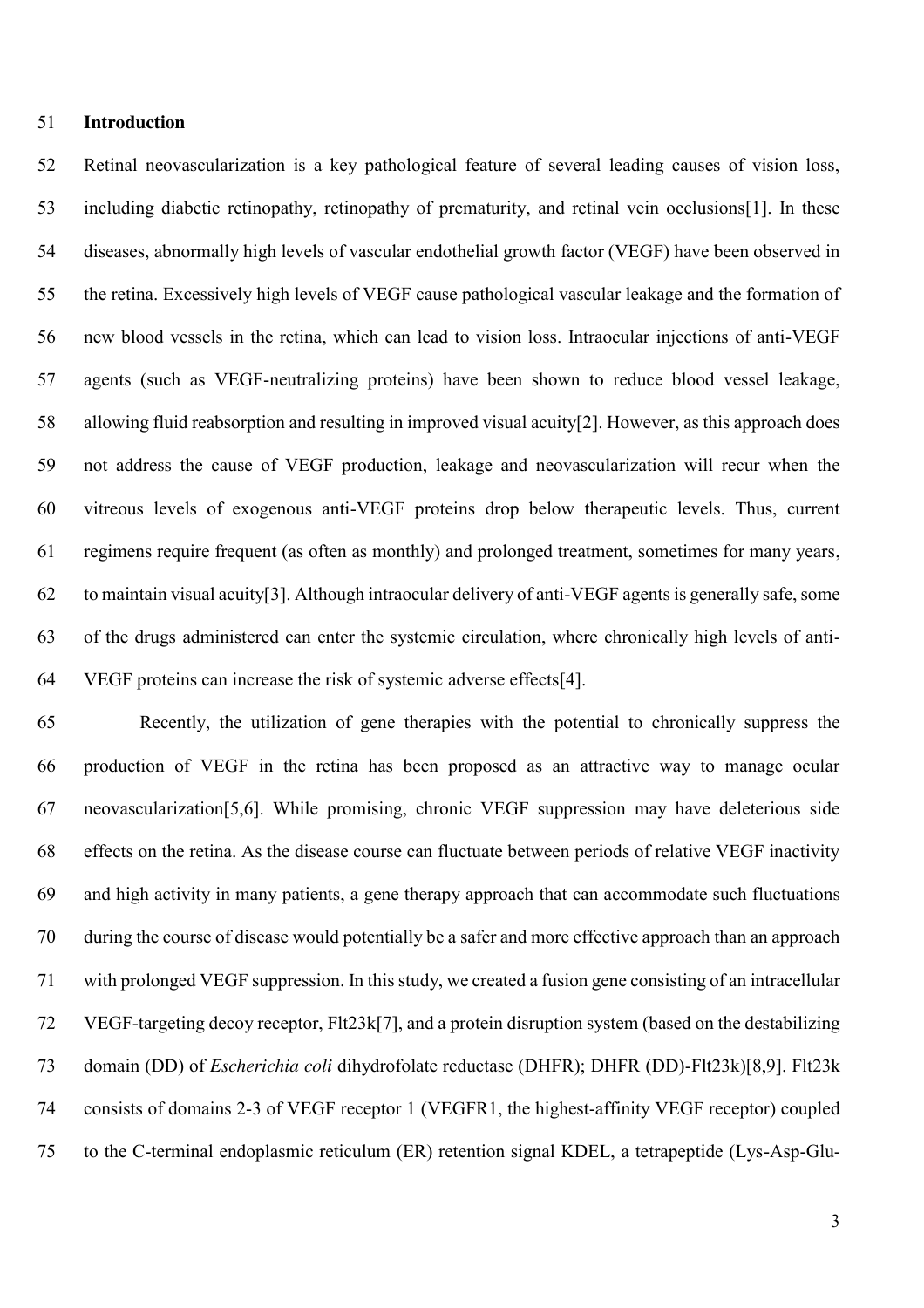Leu). Flt23k binds intracellular VEGF and sequesters it in the ER, where VEGF undergoes proteasomal degradation[10,11]. Without a triggering molecule, the expressed DHFR(DD)-Flt23k fusion protein becomes unfolded and ubiquitinated and then is rapidly processed by the proteasome, resulting in degradation of the entire fusion protein[12]. A stabilizing drug such as the antibiotic trimethoprim (TMP) reliably prevents proteasomal destruction of DHFR(DD)-Flt23k, which then binds to intracellular VEGF and prevents VEGF secretion (**Figure 1a**, illustration). In addition, to achieve long-term and early-onset gene expression, a self-complementary adeno-associated viral vector (scAAV)[13] was utilized to deliver the DHFR(DD)-Flt23k gene into the back of the eye via a single intravitreal injection. Our data demonstrated that gene delivery of *DHFR(DD)-Flt23k* and subsequent administration of TMP allowed disruption of VEGF levels *in vitro*. Importantly, we also showed that this approach resulted in tunable suppression of retinal neovascularization in a rat model of oxygen-induced retinopathy (OIR).

- 
- 

#### **Results**

### **Design and validation of the DHFR-based destabilized domain approach** *in vitro.*

 scAAVs encoding enhanced green fluorescent protein (EGFP) (or mCherry), Flt23k, DHFR(DD)- yellow fluorescent protein (YFP) (or DHFR(DD)-mCherry), DHFR(DD)-Flt23k, or Flt23k- DHFR(DD) were designed and constructed for the study (**Figure 1b**). We first validated whether the DHFR(DD)-protein destabilizing system could be controlled using the stabilizing ligand TMP *in vitro*. Human embryonic kidney 293A (HEK293A) cells were transfected with scAAV plasmid (pscAAV)- mCherry, pscAAV-Flt23k, pscAAV-DHFR(DD)-YFP, pscAAV-DHFR(DD)-Flt23k or pscAAV- Flt23k-DHFR(DD) for 24 hours and then exposed to 10 μM TMP or varying doses of TMP (0, 2, 10, and 50 μM) for 24 hours. A 42-kDa band for DHFR(DD)-Flt23k or Flt23k-DHFR(DD) or a 25-kDa Flt23k protein was detectable in pscAAV-DHFR(DD)-Flt23k, pscAAV-Flt23k-DHFR(DD) and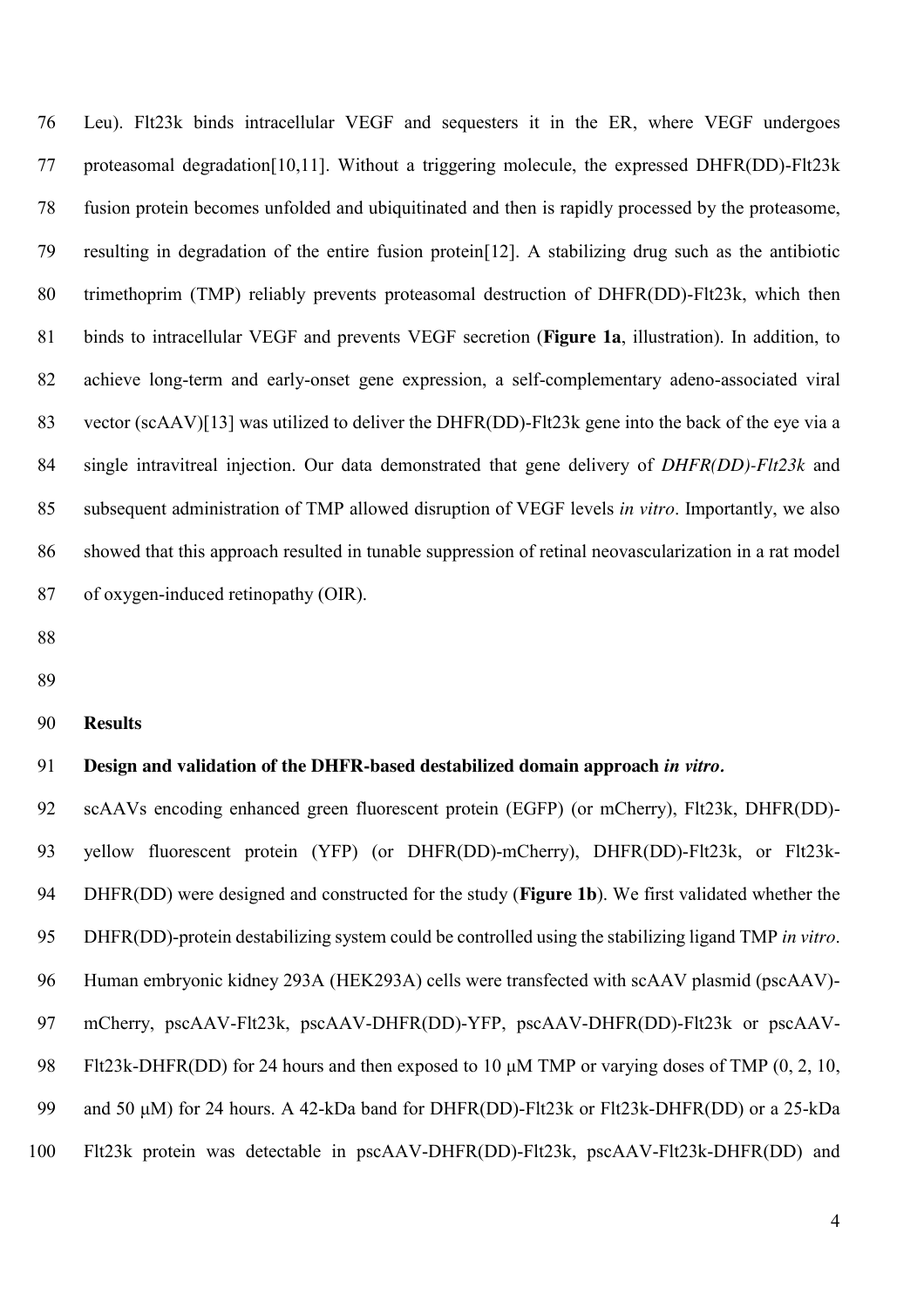pscAAV-Flt23k-transfected cells, respectively, by western blotting. Neither protein was found in pscAAV-DHFR(DD)-YFP- or pscAAV-mCherry-transfected cells (**Figure 1c**). Compared with the construct with C-terminal fusion of Flt23k (Flt23k-DHFR(DD): 1.41-fold increase, p<0.05; n=3), the construct with N-terminal fusion (DHFR(DD)-Flt23k: 2.66-fold increase, p<0.001; n=3) was more flexibly regulated by TMP, as evidenced by relatively low DHFR(DD)-Flt23k protein levels in the absence of TMP and high levels following TMP exposure (**Figure 1d**). Interestingly, we observed a slight increase in DHFR(DD)-Flt23k expression in pscAAV-DHFR(DD)-Flt23k-transfected cells even without TMP, indicating that some undegraded proteins remained despite the DHFR(DD)-protein destabilizing system.

 Next, we investigated whether DHFR(DD)-Flt23k is dependent on the TMP dose *in vitro*. Compared to no TMP, the addition of 2, 10 or 50 μM TMP to the culture medium resulted in an increase in cytosolic DHFR(DD)-Flt23k expression (2 μM: 2.12-fold, 10 μM: 3.14-fold, 50 μM: 4.45- fold; p<0.05, n=4) (**Figure 1e and 1f**). Although DHFR(DD)-Flt23k protein levels rose with increasing doses of TMP, no significant difference was found between 10 and 50 μM TMP treatment (p=0.2330). These data suggest that the N-terminal fusion construct DHFR(DD)-Flt23k is more flexibly regulated and can be dose-dependently stabilized by TMP.

### **Stabilization of DHFR(DD)-Flt23k functionally inhibits hypoxia-induced VEGF** *in vitro.*

 Next, we considered whether the product resulting from TMP induction of DHFR(DD)-Flt23k was biologically active by examining its capacity to inhibit hypoxia-induced human VEGF production. HEK293A cells were transfected with pscAAV-DHFR(DD)-Flt23k for 24 hours and exposed to TMP at a dose between 0 and 50 μM for 24 hours. The cells were incubated under hypoxic conditions for 24 hours. Cell lysates and conditioned medium were harvested for enzyme-linked immunosorbent assay (ELISA)-based detection of VEGF. Under the hypoxic conditions, compared to pscAAV-125 mCherry-transfected cells, the cells transduced with pscAAV-Flt23k (intracellular VEGF:  $190 \pm 27$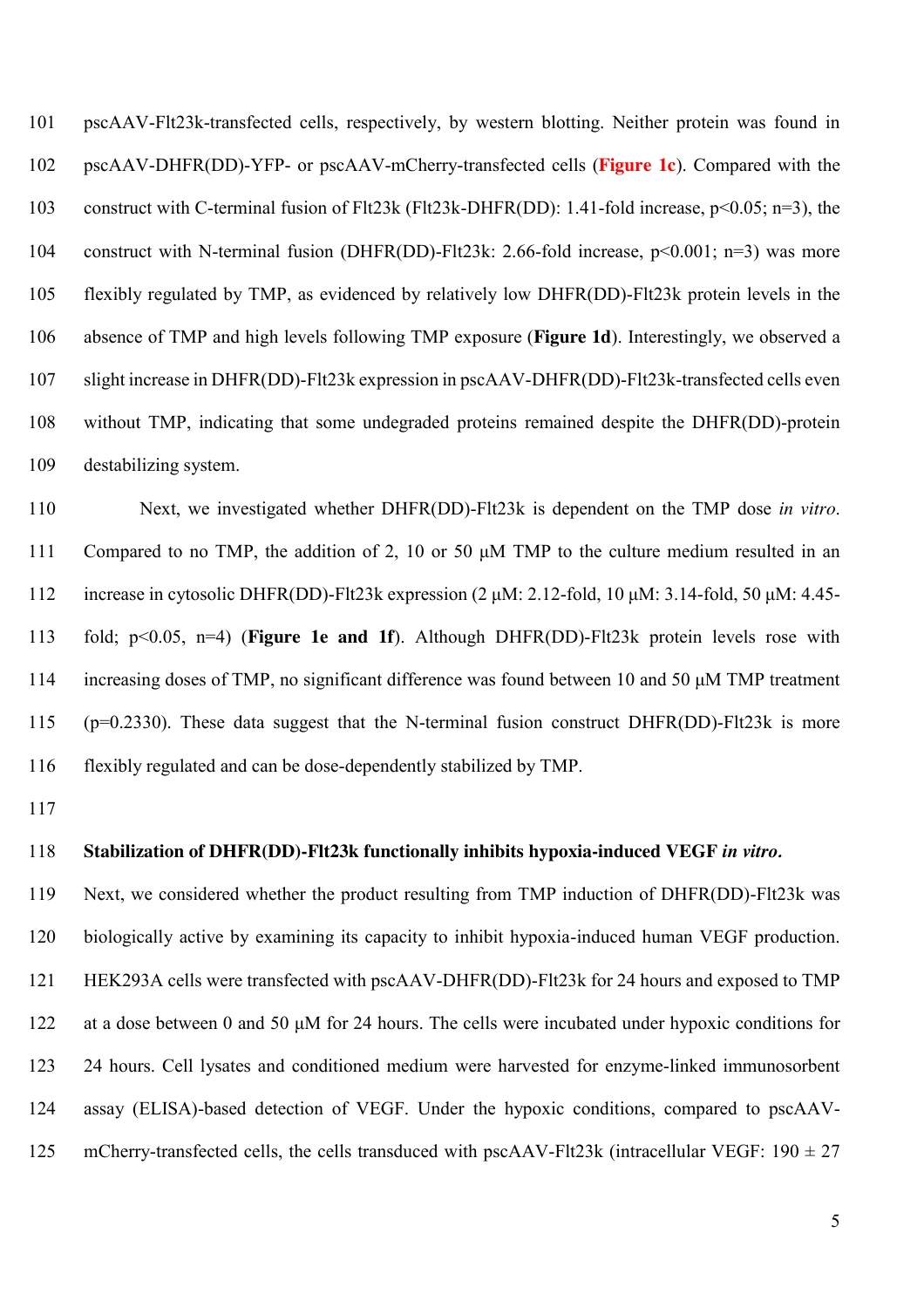| 126 | pg/µg, p<0.05, n=6-7; extracellular VEGF: $1156 \pm 107$ pg/mL, p<0.05, n=7) showed reductions in                      |
|-----|------------------------------------------------------------------------------------------------------------------------|
| 127 | both intracellular and extracellular VEGF levels (intracellular VEGF: $315 \pm 32$ pg/µg; extracellular                |
| 128 | VEGF: $1564 \pm 102$ pg/mL; n=5) (Figure 2a and 2b). Cells transfected with pscAAV-DHFR(DD)-                           |
| 129 | Flt23k showed a significant decrease in the intracellular VEGF concentration, an effect that was                       |
| 130 | dependent on the dose of TMP (DHFR(DD)-Flt23k: 198 $\pm$ 19 pg/µg; DHFR(DD)-Flt23k with 2 µM                           |
| 131 | TMP: $95 \pm 16$ pg/µg; DHFR(DD)-Flt23k with 10 µM TMP: $63 \pm 13$ pg/µg, p<0.05; DHFR(DD)-Flt23k                     |
| 132 | with 50 $\mu$ M TMP: 45 $\pm$ 14 pg/ $\mu$ g, p<0.01; n=8) ( <b>Figure 2a</b> ). Similarly, the cells transfected with |
| 133 | pscAAV-DHFR(DD)-Flt23k also showed a significant TMP-dependent decrease in extracellular                               |
| 134 | VEGF secretion (DHFR(DD)-Flt23k: 1192 $\pm$ 79 pg/mL; DHFR(DD)-Flt23k with 2 µM TMP: 828 $\pm$                         |
| 135 | 89 pg/mL; DHFR(DD)-Flt23k with 10 $\mu$ M TMP: 601 $\pm$ 97 pg/mL, p<0.01; DHFR(DD)-Flt23k with                        |
| 136 | 50 µM TMP: 507 $\pm$ 92 pg/mL, p<0.001; n=7) (Figure 2b). Together, our <i>in vitro</i> data suggest that              |
| 137 | gene delivery of DHFR(DD)-Flt23k can reduce the VEGF protein level in a TMP-controlled manner.                         |
| 138 | Interestingly, we also found that cells transfected with pscAAV-DHFR(DD)-YFP (intracellular                            |
| 139 | VEGF: 388 $\pm$ 33 pg/µg, n=7; extracellular VEGF: 1544 $\pm$ 92 pg/mL, n=8) showed a significant                      |
| 140 | decrease in intracellular (153 ± 24 pg/µg, p<0.001, n=8) and extracellular (932 ± 113 pg/mL, p<0.01,                   |
| 141 | $n=7$ ) VEGF levels when exposed to 50 $\mu$ M TMP ( <b>Figure 2a</b> ). We investigated whether the high dose         |
| 142 | of TMP inhibits VEGF expression using quantitative polymerase chain reaction (qPCR). Under                             |
| 143 | hypoxic conditions, cells were exposed to TMP at a dose between 0.01 and 100 μM, and compared to                       |
| 144 | no TMP, the high dose of TMP (100 $\mu$ M) decreased VEGF gene expression ( <b>Figure S1a</b> ). We then               |
| 145 | confirmed that compared to cells not treated with TMP, cells transfected with pscAAV-DHFR(DD)-                         |
| 146 | YFP (fold change in <i>VEGFA</i> mRNA: $8.1 \pm 0.7$ , $p<0.05$ ; $n=3$ ) or $pscAAV-DHFR(DD)$ -Flt23k (fold           |
| 147 | change in <i>VEGFA</i> mRNA: $7.8 \pm 0.4$ , $p<0.05$ ; $n=3$ ) and then exposed to 50 $\mu$ M TMP also showed a       |
| 148 | decrease in VEGF gene expression (DHFR(DD)-YFP: $17.2 \pm 1.9$ ; DHFR(DD)-Flt23k: $15.0 \pm 1.6$ ; n=3)                |
| 149 | (Figure S1b). Thus, our results indicate that a high dose of TMP $(> 10 \mu M)$ may also inhibit VEGF                  |
| 150 | gene expression.                                                                                                       |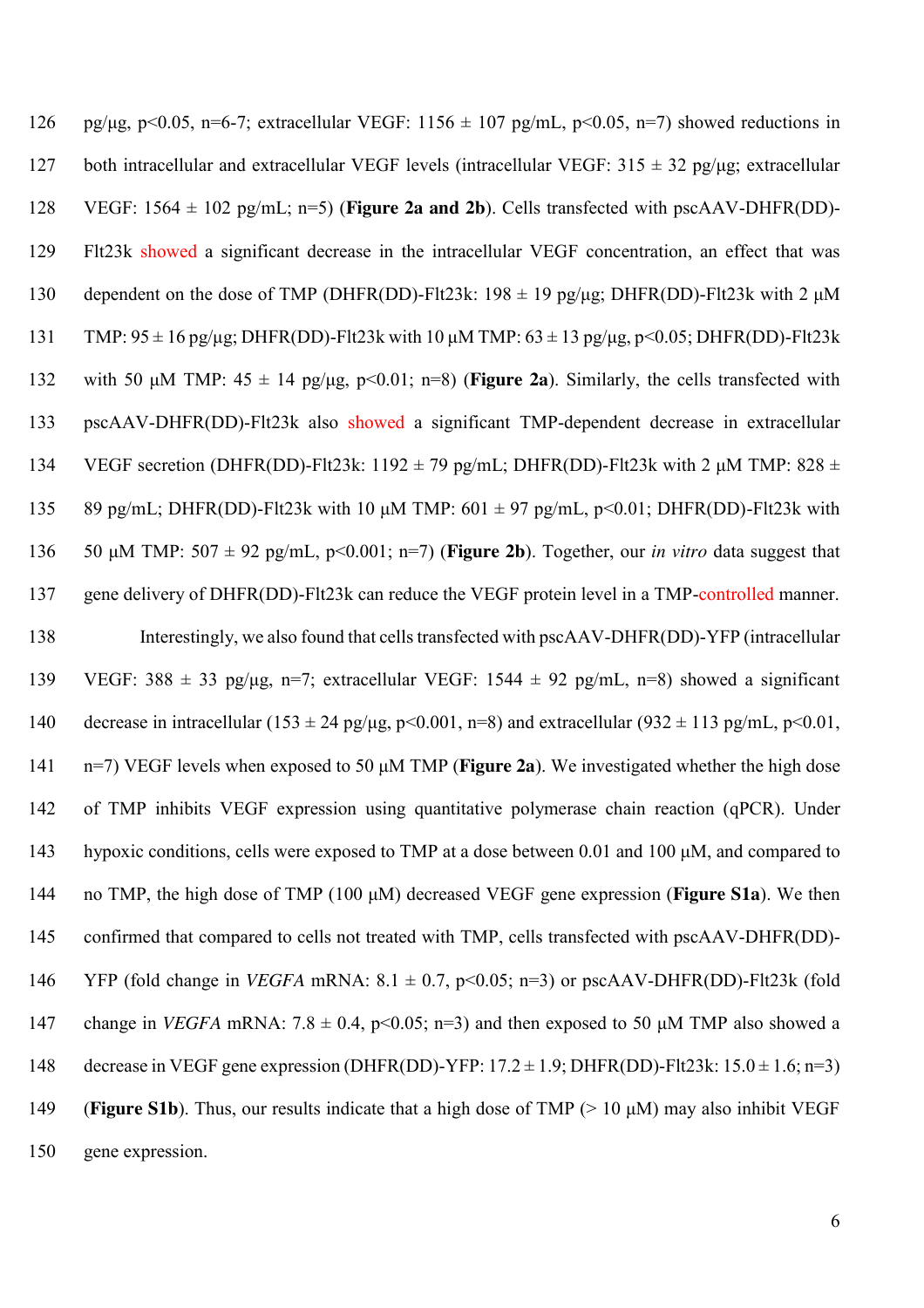# **Efficiency of scAAV2-mediated gene delivery and validation of transgene product regulation by the DHFR(DD)-protein destabilizing system in rat retinas.**

 The rat OIR model was employed to evaluate the therapeutic potential of drug-tunable Flt23k gene therapy in retinal neovascularization. We first assessed the effectiveness of scAAV2-mediated gene delivery in OIR rats. Eleven days after intravitreal injection of scAAV2-EGFP into OIR rats (postnatal day 18 [P18]), EGFP expression was evident across the whole flat-mount retina (**Figure 3a**). Retinal cross-sections also showed that scAAV2 drove strong panretinal expression across all retinal layers (including the ganglion cell layer, inner nuclear layer and outer nuclear layer), as evidenced by the presence of EGFP (**Figure 3b**). Given that retinal glia are a potential cellular source of VEGF, we further characterized scAAV2-mediated transgene expression in retinal glial cells using colabeling of glial fibrillary acidic protein (GFAP; a marker of glial cells). We found that scAAV2 was able to drive gene expression in GFAP-positive retinal glial cells (**Figure 3c**).

 To verify the hypothesis that DHFR(DD) provides control of the expressed fusion protein *in vivo*, P7 rat pups were intravitreally injected with scAAV2-DHFR(DD)-YFP and then received an intraperitoneal injection of 3 μg TMP on P14 and P16. Eyes were harvested on P18 to validate the expression of DHFR(DD)-YFP (**Figure 3d**). We found that a few YFP fluorescence-positive cells were present without TMP treatment but YFP protein levels were significantly elevated after the stabilization of DHFR(DD)-YFP by systemic injection of TMP (**Figures 3e and S2**). A similar pattern indicating a drug-tunable effect was shown in scAAV2-DHFR(DD)-mCherry-treated retinas of OIR rats (**Figure S3**). To further verify that the drug-tunable effect of the DHFR(DD)-fusion protein is mediated through posttranslational regulation, DHFR(DD)-Flt23k mRNA and protein levels in the retinas of OIR rats were quantified using qPCR and western blotting. DHFR(DD)-Flt23k gene expression was significantly increased in retinas from scAAV2-DHFR(DD)-Flt23k-injected rats compared with those from scAAV2-DHFR(DD)-mCherry-injected rats (**Figure 3f**). No statistically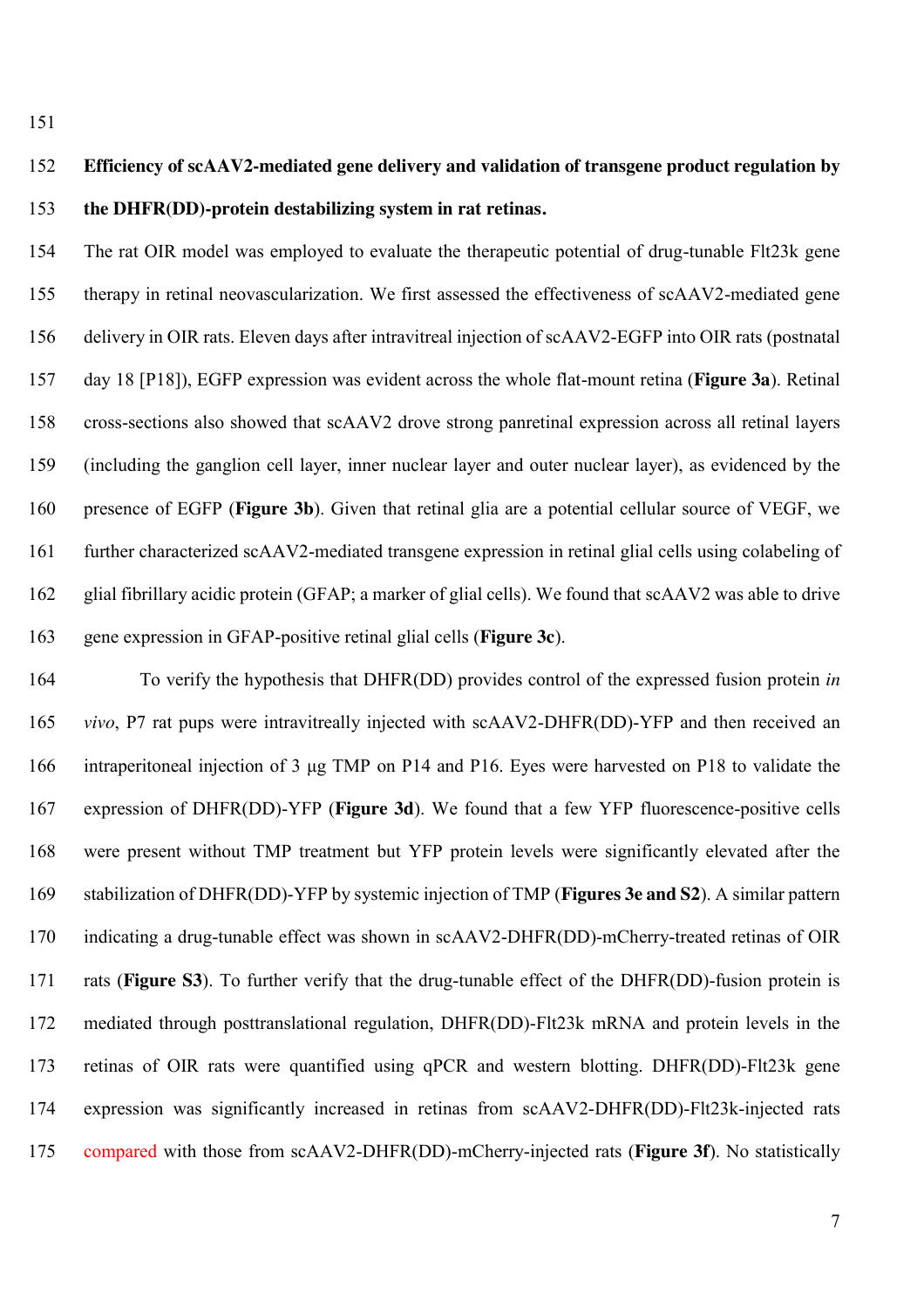significant difference (p=0.8410) in the DHFR(DD)-Flt23k mRNA level was found between scAAV2- 177 DHFR(DD)-Flt23k-injected rats treated with TMP (118.5  $\pm$  36.95-fold; n=3) and those not treated 178 with TMP (132.7  $\pm$  55.14-fold; n=3). DHFR(DD)-Flt23k proteins were detected only in retinas from scAAV2-DHFR(DD)-Flt23k/TMP-injected rats; no protein was found in retinas from scAAV2- mCherry/vehicle- or scAAV2-DHFR(DD)-Flt23k/vehicle-injected rats (**Figure 3g**). These results demonstrate that scAAV2 can effectively deliver DHFR(DD)-Flt23k to the retina in OIR rats and that subsequent administration of TMP is able to stabilize the expressed DHFR(DD)-Flt23k protein.

# **scAAV2-mediated gene delivery of DHFR(DD)-Flt23k reduces VEGF levels and attenuates retinal neovascularization in the OIR rat model.**

 The rat OIR model was applied to evaluate the therapeutic potential of drug-tunable DHFR(DD)- Flt23k gene therapy in retinal neovascularization. P7 pups were intravitreally injected with scAAV2- mCherry, scAAV2-Flt23k, scAAV2-DHFR(DD)-mCherry or scAAV2-DHFR(DD)-Flt23k. On P14 and P16, rats received intraperitoneal injections of TMP. Eyes were then harvested on P18 to evaluate VEGF expression and pathological blood vessel formation on the surface of the retina (retinal neovascularization; **Figures 4a and S4a**). Increased mRNA and protein expression of VEGF was observed in the retina of OIR rats on P18 (**Figure S4b and S4c**). Compared with eyes that received 193 scAAV2-mCherry (VEGF:  $39.9 \pm 4.1$  pg/mL; n=8), those intravitreally injected with scAAV2-Flt23k 194 (VEGF:  $28.5 \pm 2.6$  pg/mL, p<0.05; n=8) showed a significantly reduced level of VEGF in the retina (**Figure 4b**). Surprisingly, we found that VEGF expression was significantly reduced in retinas from 196 scAAV2-DHFR(DD)-Flt23k/vehicle-injected rats (VEGF:  $27.3 \pm 1.5$  pg/mL, p<0.05; n=8) and scAAV2-DHFR(DD)-Flt23k/TMP-injected rats (VEGF: 22.9 ± 1.4 pg/mL, p<0.01; n=8) compared 198 with those from scAAV2-DHFR(DD)-mCherry/vehicle-injected rats (VEGF:  $42.3 \pm 4.8$  pg/mL; n=8) or scAAV2-DHFR(DD)-mCherry/TMP-injected rats (VEGF: 37.8 ± 3.7 pg/mL; n=8) (**Figure 5b**). A slight reduction in the retinal VEGF level was found in scAAV2-DHFR(DD)-Flt23k/TMP-injected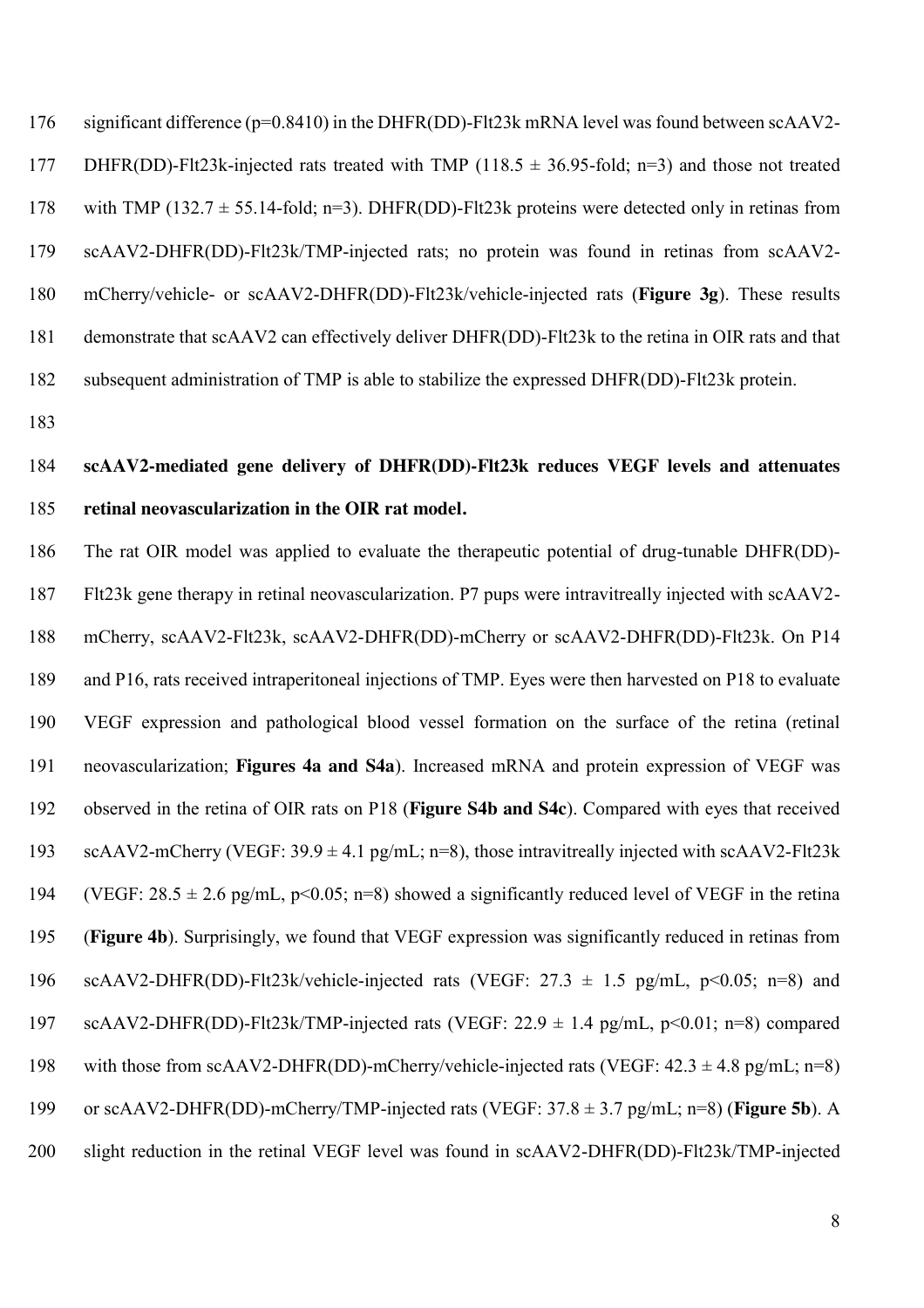rats compared to scAAV2-DHFR(DD)-Flt23k/vehicle-injected rats, but this difference did not reach statistical significance (p=0.0508) (**Figure 4b**). The results indicate that DHFR(DD)-Flt23k can reduce VEGF levels in the retina even without TMP administration.

 We subsequently evaluated the therapeutic potential of the drug-tunable Flt23k gene delivery system in retinal neovascularization *in vivo*. Small tufts of vascular endothelial cells were observable at the edge of new blood vessel growth adjacent to avascular areas (**Figures 4c and S5**). Compared 207 with intravitreal injection of scAAV2-mCherry (neovascular area:  $3.23 \pm 0.25\%$  [95% confidence interval (CI): 2.68-3.78]; n=15), intravitreal injection of scAAV2-Flt23k significantly inhibited neovascularization (neovascular area: 1.57 ± 0.14% [95% CI: 1.28-1.86], p<0.001; n=20) (**Figure 4d**). In the drug-tunable system, a significant inhibition of retinal neovascularization was observed between 211 scAAV2-DHFR(DD)-Flt23k-injected rats treated with TMP  $(1.28 \pm 0.13\%)$  [95% CI: 1.02-1.55], p<0.05; n=20) and those not treated with TMP (1.95 ± 0.12% [95% CI: 1.69-2.20]; n=23) (**Figure 4d**). 213 Similarly, there was a significant reduction in the neovascular area  $(1.28 \pm 0.13\%$  [95% CI: 1.02-1.55], 214 p<0.001;  $n = 20$ ) in retinas from scAAV2-DHFR(DD)-Flt23k/TMP-injected rats compared with those 215 from scAAV2-DHFR(DD)-mCherry/TMP-injected rats (neovascular area:  $2.94 \pm 0.25\%$  [95% CI: 2.40-3.48]; n=17) (**Figure 4d**). We also found a reduction in the retinal neovascular area in scAAV2- DHFR(DD)-Flt23k/vehicle-injected rats (neovascular area: 1.95 ± 0.12% [95% CI: 1.69-2.20], p<0.01; n=23) compared with rats injected with scAAV2-DHFR(DD)-mCherry/vehicle (neovascular area: 2.49 ± 0.23% [95% CI: 2.00-2.98]; n=19) (**Figure 4d**). Moreover, no significant difference in the avascular area was observed among the 6 groups (**Figure 4e**). Together, our results demonstrate that gene delivery of DHFR(DD)-Flt23k by scAAV2 allows controlled suppression of retinal neovascularization in OIR rats via the administration of TMP.

- 
- 
- **Discussion**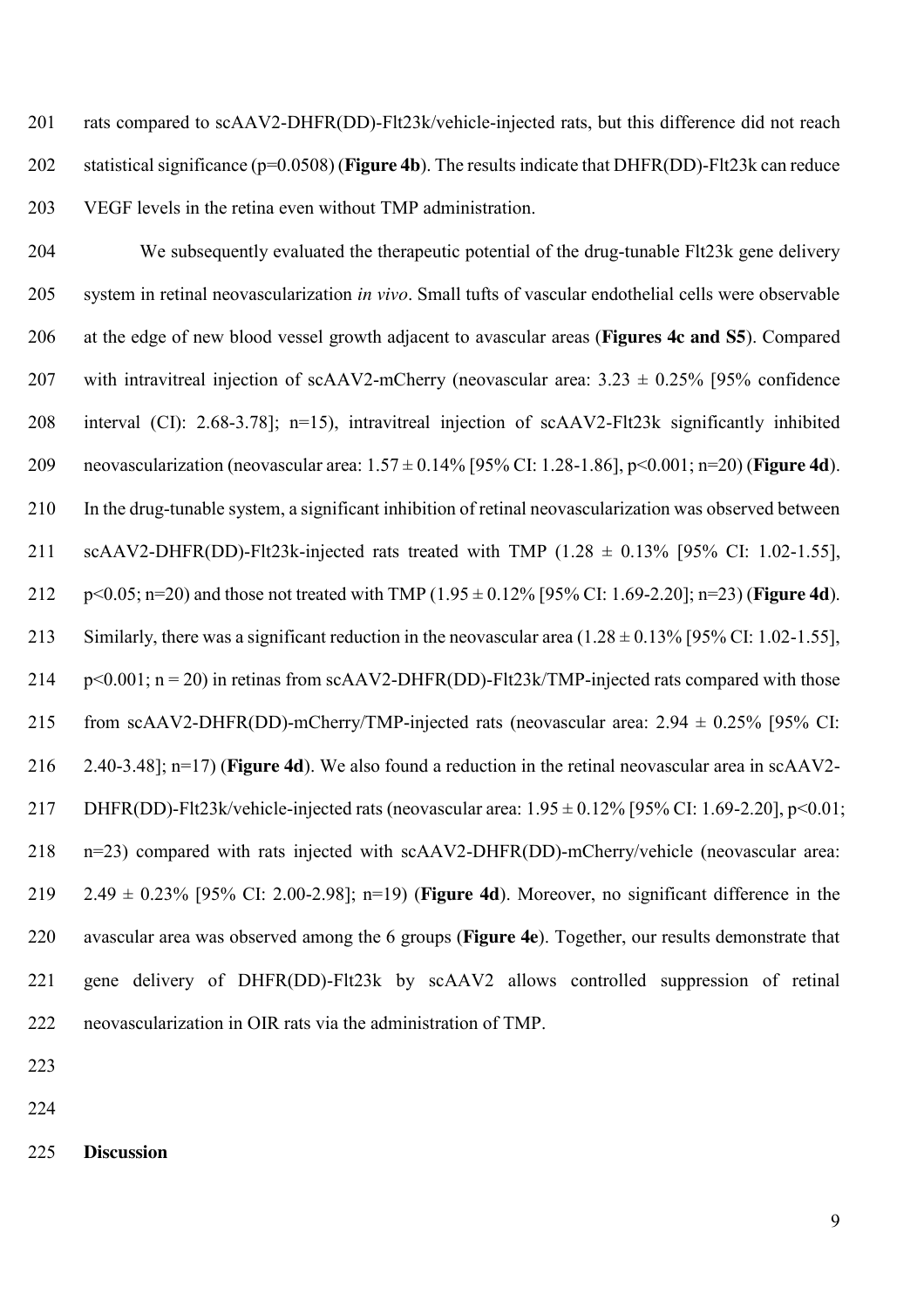In the present study, we demonstrate that the DHFR(DD)-protein destabilizing system may be a promising way to regulate the level of Flt23k in the retina for tailored suppression of retinal neovascularization. Our *in vitro* studies showed that fusion of Flt23k to the N terminus of DHFR(DD) allowed relatively good control of Flt23k expression with TMP. We showed that in a dose-dependent manner, TMP increased the expression of Flt23k, which was functional with the capacity to attenuate intracellular and extracellular VEGF levels in cells exposed to hypoxic conditions. Finally, intravitreal gene delivery of DHFR(DD)-Flt23k by scAAV2 and subsequent administration of TMP provided evidence for tunable attenuation of ischemia-induced retinal neovascularization in a rat model of OIR. Rapid advances in gene therapy have brought this approach nearly to clinical use in ophthalmology. Given that the eye is a particularly favorable organ for gene delivery, ocular use is likely to be among the most successful applications of this technique. We provided proof-of-principle evidence that intravitreal injection of scAAV2 under a ubiquitous cytomegalovirus (CMV) promoter in OIR rats resulted in efficient and high-level transgene expression within a time frame relevant to the treatment of retinal neovascularization. scAAV2 has been shown to exhibit better transduction efficiency and faster initiation of gene expression in the retina than conventional single-stranded AAVs[13,14]. However, the ubiquitous CMV promoter cannot be used to express anti-VEGF therapeutic genes in specific cell types (i.e., Müller glial cells and photoreceptors) that are the primary source of VEGF production in proliferative retinopathies. As such, it will be important to develop a better delivery system with either a cell-specific promoter or an AAV variant that targets desired cell types. Such refinements will lead to more effective therapies while reducing the potential for adverse effects.

 In this study, we show that using scAAV2 to deliver Flt23k can modify VEGF levels and reduce retinal neovascularization in OIR rats. A similar therapeutic effect was also observed with AAV-mediated gene delivery of Flt23k in a murine model of choroidal neovascularization[11]. However, high-level expression of an anti-VEGF protein such as Flt23k in the retina may have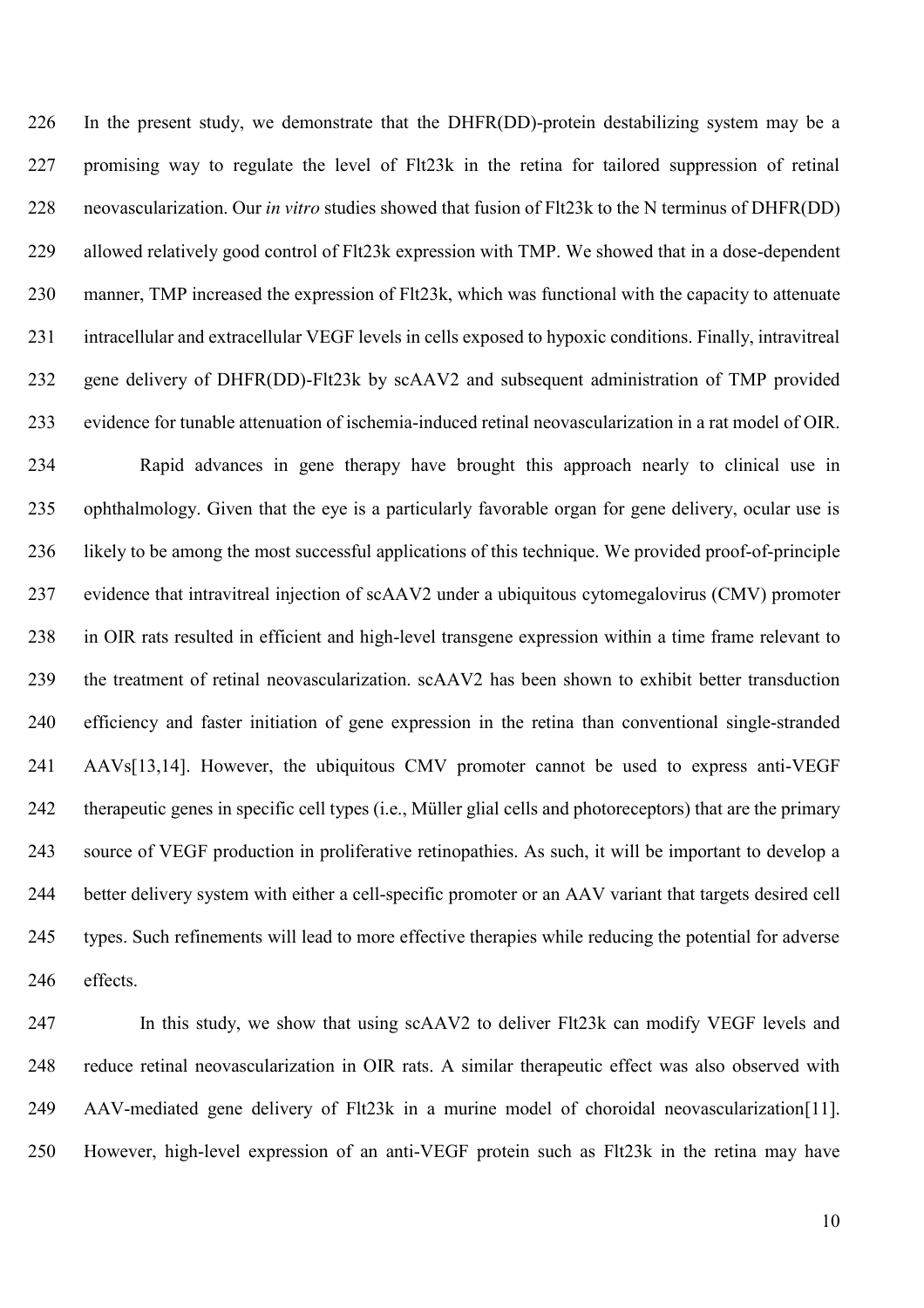unwanted consequences. Strategies are needed to regulate transgene expression through the incorporation of trigger elements into the expression cassette, which are then modulated by an exogenous drug[15] or endogenous molecules generated as part of the disease process[16]. Different from those approaches, a protein-destabilizing system based on *E. coli* DHFR(DD) was used here. In this system, the engineered DHFR(DD) is rapidly degraded along with any attached protein. A small- molecule pharmacological chaperone (protein stabilizer) such as TMP, a common antibiotic, allows newly synthesized DDs to be folded and stabilized at higher steady-state levels within cells, thus 258 protecting the attached therapeutic protein from degradation [17]. An appealing aspect of this strategy to stabilize therapeutic proteins is that TMP, which is safe and able to cross the blood-retina barrier, can be administered orally at a chosen time, such as during an exacerbation of retinal angiogenesis[9]. Oral or topical administration of TMP reliably prevents proteasomal destruction of DD-fused proteins (delivered via an AAV) in the rodent retina without impacts on retinal function or structure[11,9]. Thus, TMP-mediated tunable gene therapy could meet the clinical requirement for a tailored and sustained therapeutic intervention to treat retinal neovascularization.

 Although promising in several regards, the DHFR(DD) destabilizing system requires further refinement. Specifically, we observed that low protein levels of DHFR(DD)-Flt23k were present in transfected cells not treated with TMP, suggesting that not all DHFR(DD)-fusion proteins were degraded. Indeed, a significant reduction in the cytosolic VEGF level was seen in DHFR(DD)-Flt23k- transfected cells and the retina of scAAV2-DHFR(DD)-Flt23k-injected eyes without the addition of TMP. Additionally, Flt23k is a recombinant construct consisting of domain 2/3 of the VEGFR1 receptor coupled with a C-terminal ER-retention signal sequence (KDEL)[10]. The ER-retention 272 signal sequence allows newly formed fusion proteins to be retained in the ER[18], thus delaying their degradation and leading to VEGF binding. However, newly formed fusion proteins may generate a pull effect between the ER-retention signal and the protein-destabilizing signal of DHFR(DD)-Flt23k, which may result in a delay in protein degradation, thereby increasing the amount of undegraded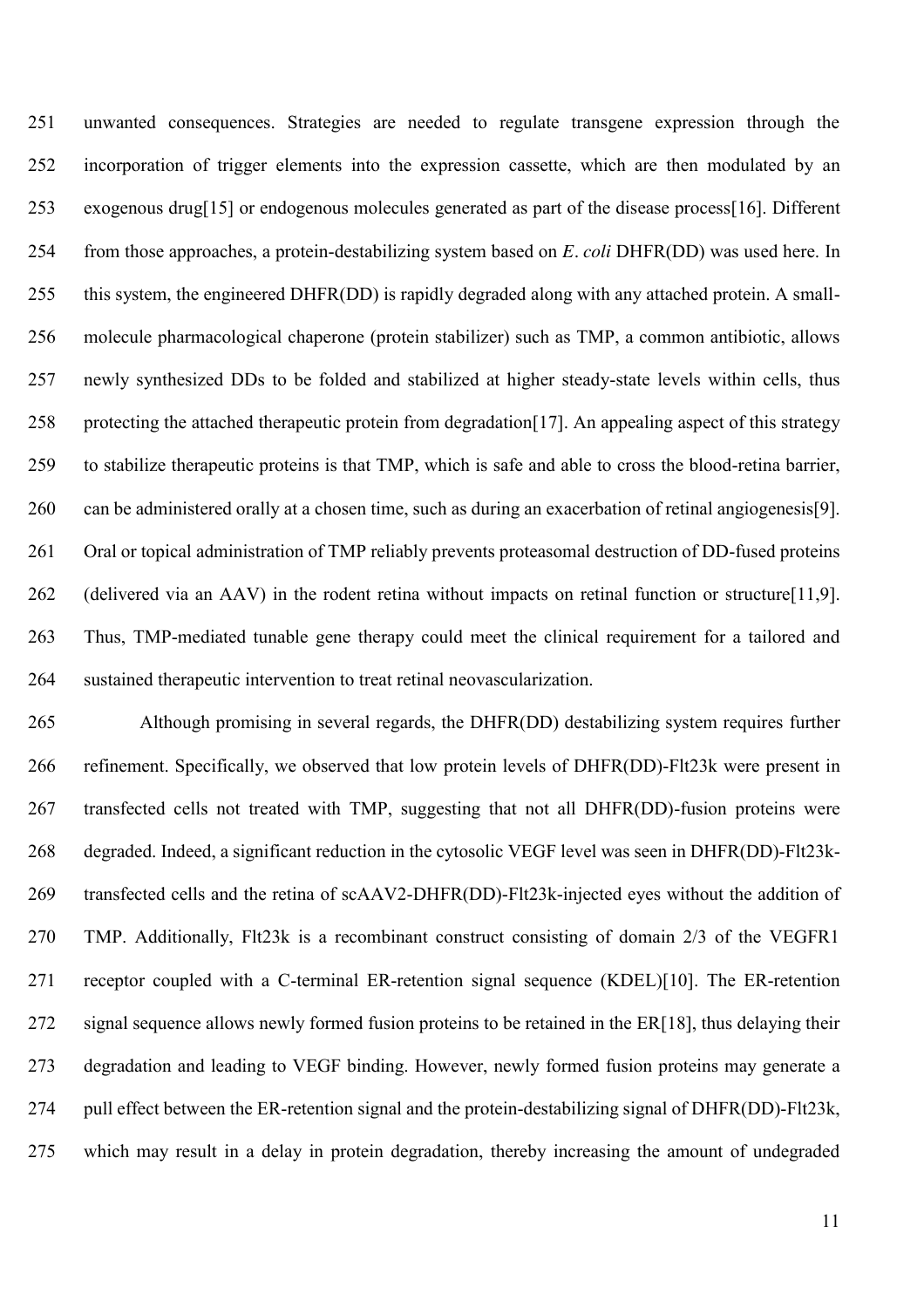protein in the cytosol. The undegraded or intermediate DHFR(DD)-Flt23k protein can potentially neutralize cytosolic VEGF and modulate the angiogenic response even without TMP stabilization. This might account for our observation that retinal neovascularization was reduced in scAAV2- DHFR(DD)-Flt23k-treated rats compared to those that received scAAV2-DHFR(DD)-mCherry. As OIR is a relatively acute model of retinal neovascularization with a low level of VEGF upregulation, a small increase in VEGF suppression can impact neovascularization. Thus, rats receiving scAAV2- DHFR(DD)-Flt23k could express low levels of undegraded or intermediate DHFR(DD)-Flt23k protein, which could neutralize retinal VEGF over time. A higher protein level of stabilized DHFR(DD)-Flt23k was observed upon TMP injection on P14 and P16 and led to more effective neutralization and thus a greater suppressive effect on retinal neovascularization. Therefore, our drug-tunable Flt23k gene therapy might be improved by removing the ER-retention signal sequence and adjusting the viral dose to reduce basal VEGF inhibition. Further studies in a clinically relevant model of chronic retinal neovascularization will further inform differences in the benefits of this tunable system.

 A limitation of our work was that the safety of the drug-tunable Flt23k gene therapy in the retina was not evaluated in our proof-of-concept experiments. However, two recent studies have reported the safety profile of retinal Flt23k gene therapy and systemic TMP administration in mice. Zhang *et al.* reported that subretinal AAV-mediated gene delivery of Flt23k had no impact on retinal function or morphology for up to 6 months[11]. Datta *et al.* showed that there was no impact on the visual function or structure of the mouse retina after 3 months of TMP treatment[9]. Although these two studies have indicated that these strategies are safe in the retina, it will be important to assess the safety of both AAV-mediated Flt23k gene delivery and TMP administration before current research can be clinically translated. Another limitation of the present study was that the treatment was evaluated with a single dose of TMP (10 mg/kg) over a relatively short period of time in OIR rats. The TMP dose used in this study (10 mg/kg) was based on published reports[8,9] and is within the recommended dose for humans (10-15 mg/kg)[19]. As indicated by other reports and our *in vitro* data,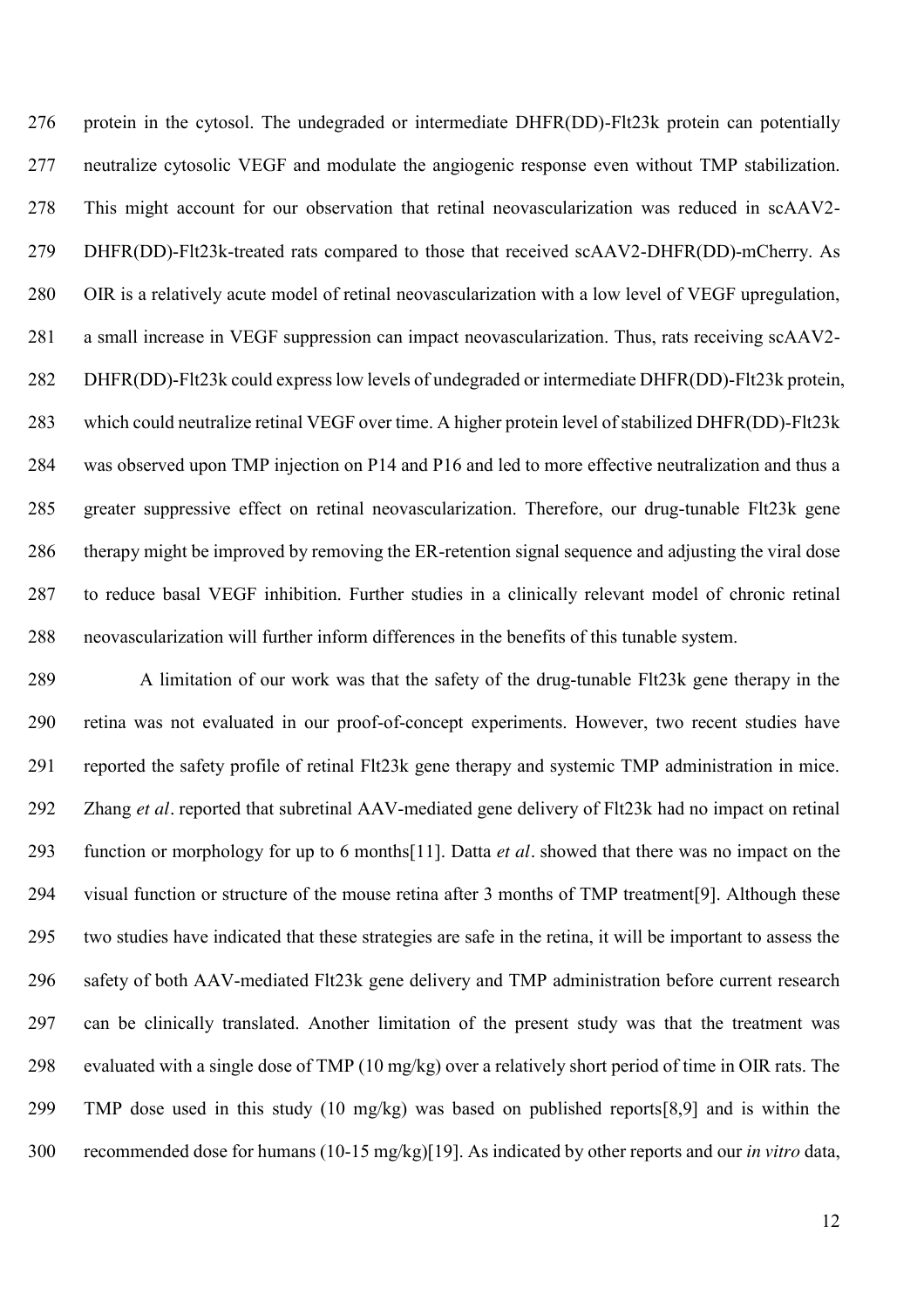the dose of TMP impacts the expression of the stabilized DHFR(DD)-Flt23k protein. Therefore, the dose and frequency of TMP administration will need to be further optimized to match a drug-tunable Flt23k gene therapy system to the protracted time course of clinical disease processes.

 Consistent with previous studies, this study showed that protein expression was dependent on the TMP dose. Although maximizing the TMP dose to achieve the optimal therapeutic effect is critical, the systemic administration of high-dose TMP may also have deleterious effects. Indeed, our *in vitro* study showed that a high dose of TMP could also inhibit VEGF mRNA expression (**Figure S1**). High doses of TMP can induce cell toxicity[20], thus modifying VEGF mRNA expression under hypoxia condition. Therefore, administration of high-dose TMP together with DHFR(DD)-Flt23k gene delivery may act synergistically to suppress VEGF at both the transcriptional level and the posttranslational level. In addition, prolonged oral TMP administration has been shown to disrupt the gut microbiome, which can impact the central nervous system[21] and in turn modify the progression of ocular diseases[22]. Thus, topical administration of TMP via eye drops may be a safer alternative. One study of the rodent retina demonstrated that topical administration of TMP could reliably and locally stabilize the expression of proteins fused to DHFR(DD) (delivered via an AAV)[9]. Moreover, to further mitigate systemic adverse events, a TMP-based nonantibiotic small molecule has been developed to control DHFR(DD)-fused proteins[23]. Therefore, a combination of nonantibiotic eye drops and tunable Flt23k gene therapy would be a safe and attractive approach for the treatment of retinal neovascularization.

 In summary, our data suggest that the DHFR(DD)-protein destabilizing system is a promising way to regulate the level of Flt23k in the retina and provides the potential to tailor suppression of retinal neovascularization. Although further investigations are required to assess long-term safety and efficacy in clinically relevant models, we believe that this comprehensive strategy has the potential as a treatment strategy for retinal neovascularization and avoids the need for repeated intravitreal injections.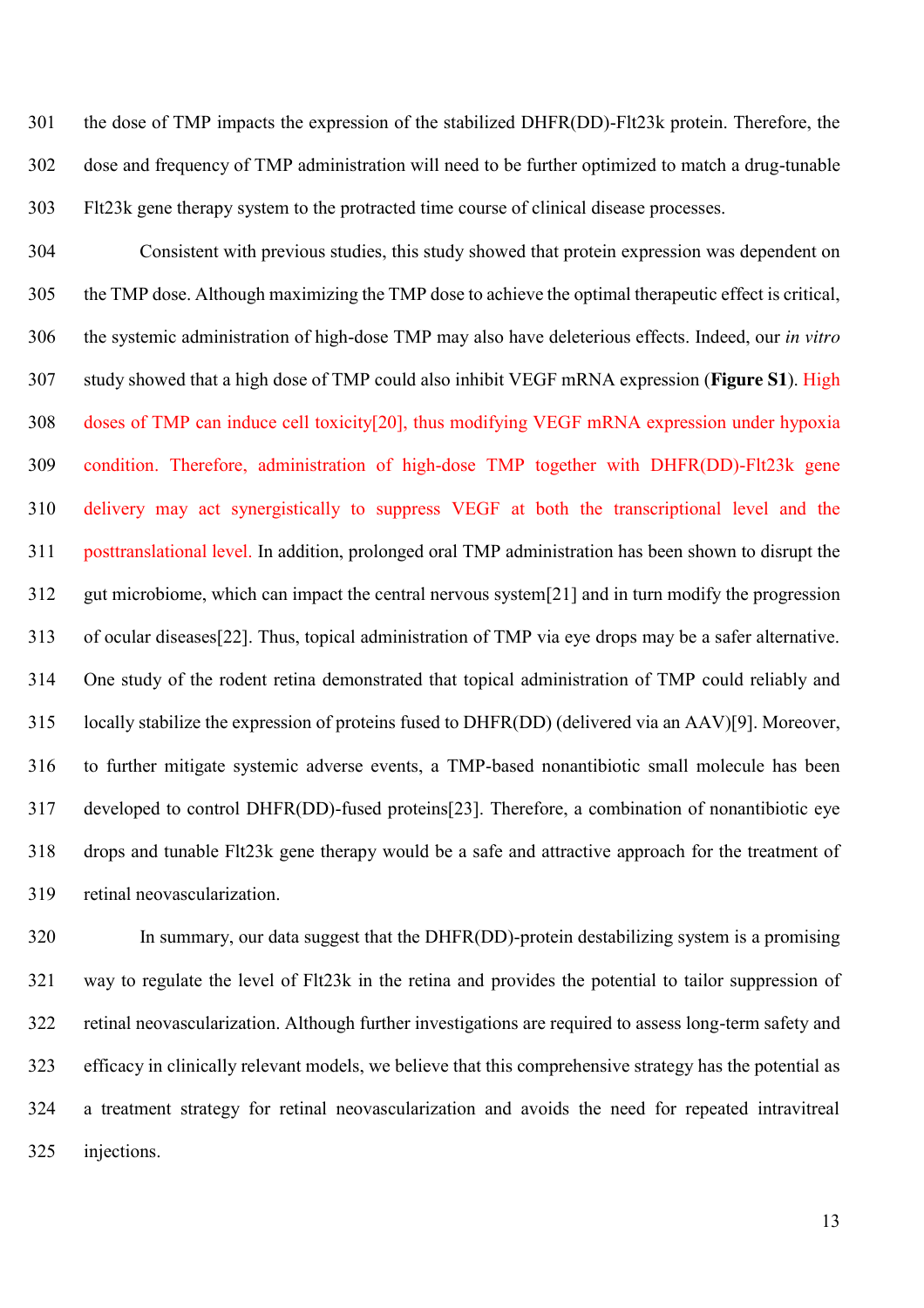### **Materials and Methods**

The sources of the materials and equipment used in this study are listed in **Table S1**.

 **Cell culture.** HEK293A (catalog no. R70507; Life Technologies Australia, Mulgrave, VIC, Australia) and HEK293D (a gift from Dr. Ian Alexander at the Children's Medical Research Institute, University of Sydney, Australia) cells were cultured in Dulbecco's modified Eagle's medium (DMEM; catalog no. 11965092; Life Technologies Australia) supplemented with 10% fetal bovine serum (catalog no. F9423; Sigma-Aldrich, St. Louis, MO, USA), 50 U/mL penicillin-streptomycin (catalog no. 15070- 063; Life Technologies Australia) and 2 mM glutamine (catalog no. 2503008; Life Technologies Australia). Cell lines were confirmed to be free of mycoplasma using the MycoAlert™ Mycoplasma Detection Kit (catalog no. LT07; Lonza, Walkersville, MD, USA) and cultured in a humidified 5%  $CO<sub>2</sub>$  atmosphere at 37 °C.

 **Transfection**. Plasmid transfection was performed with Lipofectamine 2000 (catalog no. 11668019; Life Technologies Australia). In brief, HEK293A cells were plated in a 6-well plate on day 0  $(2.5x10<sup>5</sup>/well)$  and transfected with 750 ng of plasmid DNA using the protocol provided in the kit. After 24 hours of incubation, the transfection medium was replaced with fresh medium and treated with TMP (0, 2, 10, or 50 μM; catalog no. T7883; Sigma-Aldrich). Thereafter, cells were either exposed to hypoxia (GENbag anaer hypoxia bag, catalog no. 45534; bioMeriux, Marcy-l'Étoile, France) or kept in normoxia for 24 hours. Cell lysates and conditioned medium were then harvested for ELISA and qPCR.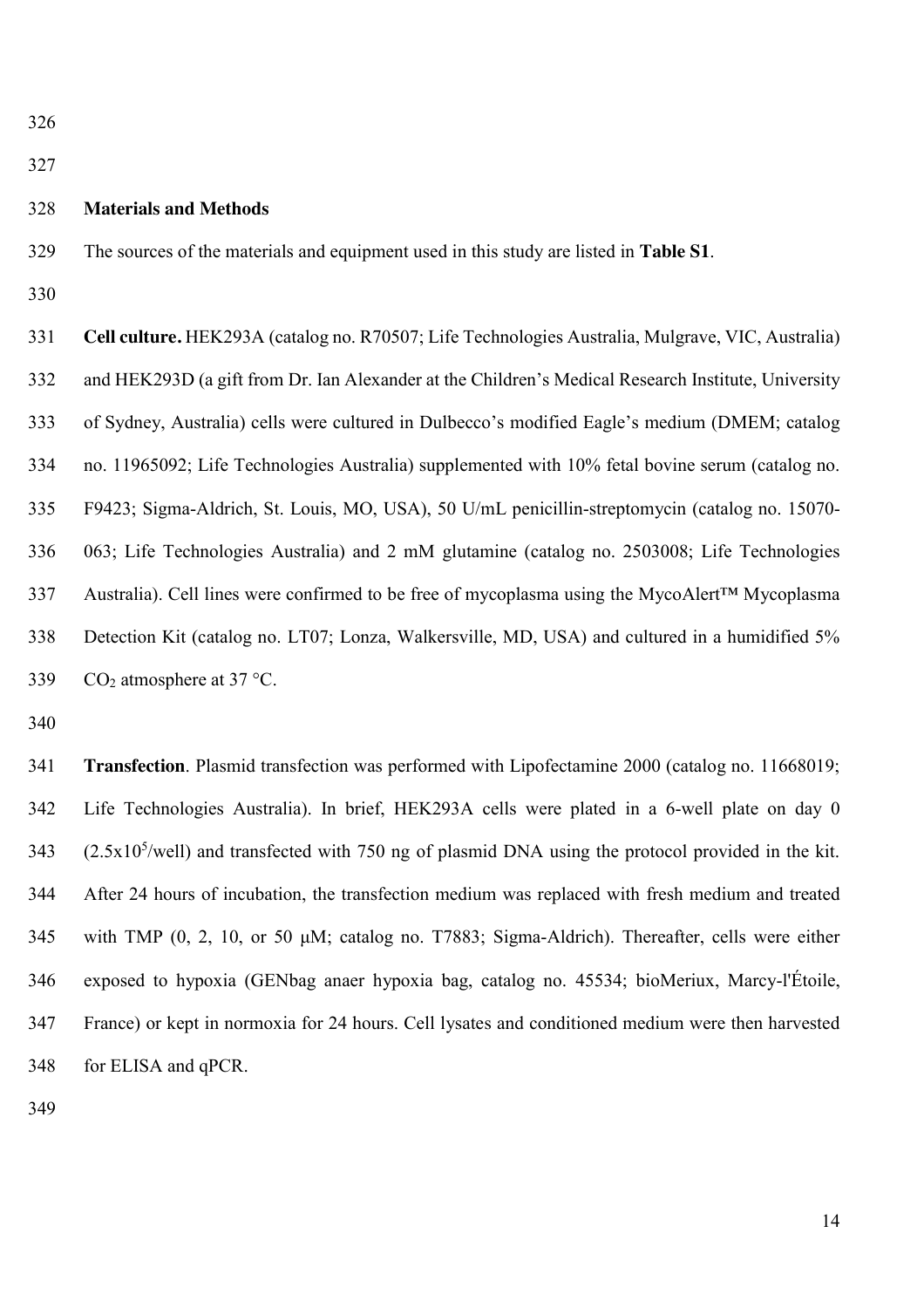**AAV construction and virus production.** EGFP, mCherry, Flt23k, DHFR(DD)-YFP, DHFR(DD)- mCherry, Flt23k-DHFR(DD) and DHFR(DD)-Flt23k complementary DNA (cDNA) sequences surrounded by AgeI/NotI cleavage sites were obtained by gene synthesis (GenScript, Piscataway, NJ, USA) and subcloned into the pHpa-trs-SK-EGFP plasmid (a gift from Dr. Douglas M. McCarty at the Center for Gene Therapy, Nationwide Children's Hospital, USA) by replacing the EGFP sequence. The Flt23k DNA sequence was kindly provided by Dr. Balamurali K Ambati at the Moran Eye Center (University of Utah, USA). The DHFR(DD) DNA sequence was based on pBMN-DHFR(DD)-YFP (a gift from Dr. Thomas Wandless at the Stanford University, USA; Addgene plasmid #29325). Recombinant scAAV2s were packaged as previously described[24]. Briefly, the scAAV2s were prepared by transfecting HEK293D cells with the targeted plasmids (pscAAV-mCherry, pscAAV- Flt23k, pscAAV-DHFR(DD)-YFP, pscAAV-DHFR(DD)-mCherry, pscAAV-DHFR(DD)-Flt23k or pHpa-trs-SK-EGFP), a helper plasmid (pXX6, kindly provided by the UNC Vector Core Facility, USA) and an AAV2 capsid plasmid (pXX2, kindly provided by the UNC Vector Core Facility, USA) using the calcium phosphate method. Viral vectors were purified using the AAVpro Purification Kit (catalog no. 6666; Clontech Laboratories, Mountain View, CA, USA), and titers were quantified by qPCR.

 **Western blot analysis.** Cells or retinas were collected in 150 μL of Pierce RIPA buffer (catalog no. 89900; Life Technologies Australia) with a protease inhibitor cocktail (catalog no. 14692300; Roche Diagnostics, Basilea, Swiss). The lysates were homogenized using a sonicator for 5-10 seconds and then centrifuged at full speed for 15 minutes at 4 °C. The supernatants were collected and quantified using a Pierce™ BCA assay kit (catalog no. 23227; Life Technologies Australia). Proteins were denatured at 85 °C for 10 minutes, followed by separation on NuPAGE™ Novex™ 4-12% Bis-Tris Protein Gels (catalog no. NP0321BOX; Life Technologies Australia) using gel electrophoresis and transfer to polyvinylidene fluoride membranes (catalog no. IPVH00010; Immobilon-P; Merck Millipore, Burlington, MA, USA) using the XCell II™ Blot Module (Life Technologies Australia) at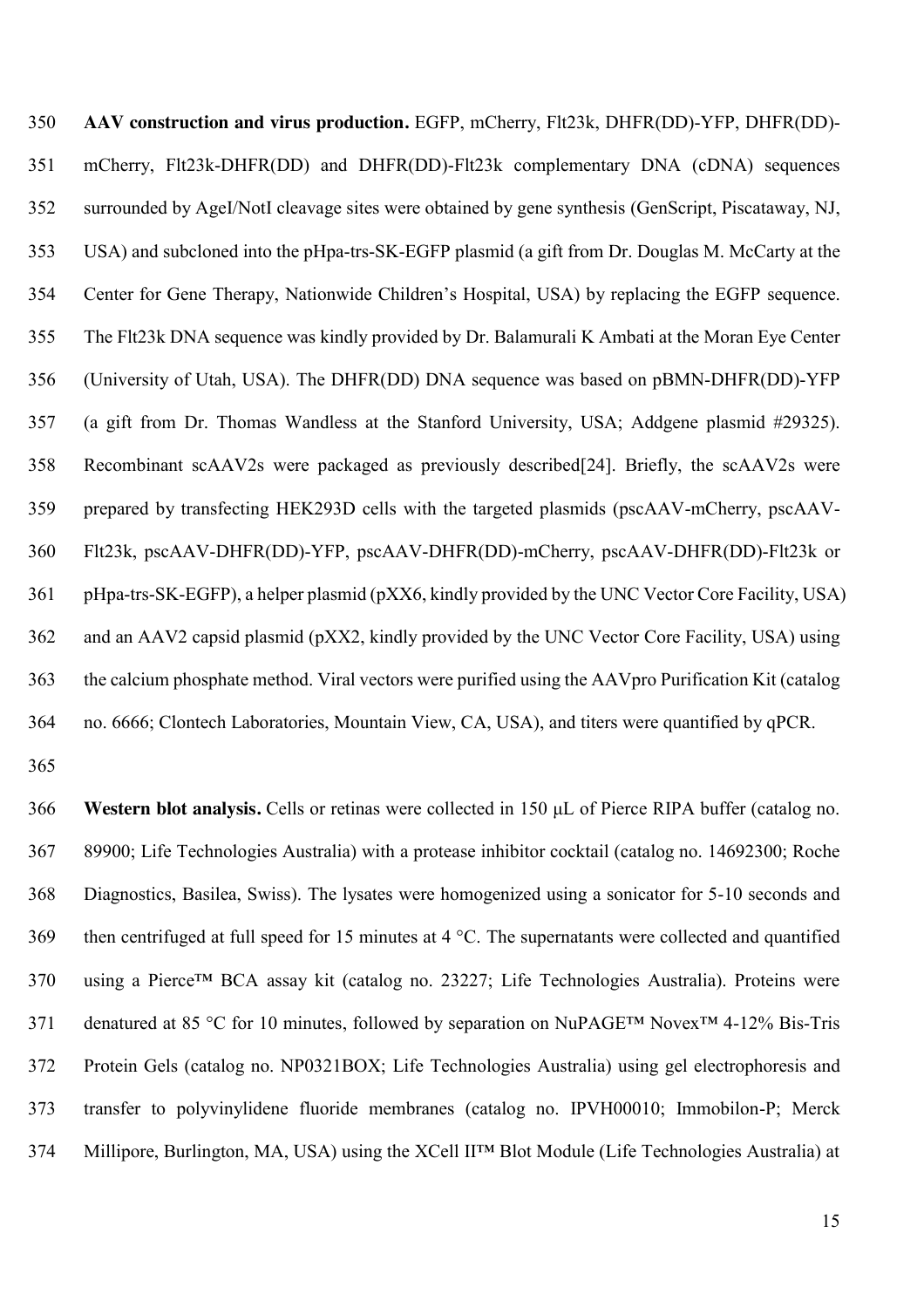30 volts for 1 hour. The membranes were then blocked with 5% skim milk in TBS-T (10 mM Tris, 150 mM NaCl, and 0.05% Tween-20) at room temperature for 1 hour and incubated with a mouse anti- VEGFR1 antibody (Flt-1/EWC) (1:500 dilution; catalog no. ab9540; Abcam, Cambridge, UK) overnight at 4 °C or with a mouse anti-GAPDH antibody (clone 6C5, 1:500 dilution; catalog no. MAB374; Merck Millipore) or mouse anti-Actin antibody (clone C4, 1:5000 dilution; catalog no. MAB1501; Merck Millipore) at room temperature for 1 hour. The membranes were washed and further incubated with a goat anti-mouse IgG HRP-conjugated secondary antibody (1:4000 dilution; catalog no. 12-349; Merck Millipore) at room temperature for 1 hour. The membranes were then developed using the Amersham ECL Prime Western Blotting Detection Kit (catalog no. RPN2235; GE Healthcare Australia, Parramatta, NSW, Australia).

 **ELISA.** The VEGF protein level was detected in HEK293A cell lysates, conditioned media and rat retinal tissue lysates using ELISA. For cell and tissue lysates, samples were prepared in Pierce RIPA buffer. Lysates and conditioned media were analyzed using human or rat VEGF ELISA kits (catalog no. DY293B and RRV00; R&D Systems, Inc., Minneapolis, MN, USA) per the manufacturer's instructions, and results were read at a 450-nm wavelength using a CLARIOstar microplate reader (BMG LABTECH, Ortenberg, Germany).

 **qPCR.** Total RNA was extracted and purified from cells or retinas using TRIzol Reagent (catalog no. 15596026; Life Technologies Australia) according to the manufacturer's instructions. cDNA synthesis from total RNA was achieved using a high-capacity RT kit (catalog no. 4368814; Life Technologies Australia). Two nanograms of cDNA were used for real-time PCR using an ABI QuantStudio3 device (Applied Biosystems, Foster City, CA, USA) and TaqMan Fast Master mix (catalog no. 4444557; Life Technologies Australia) with the TaqMan assay probes for *VEGFA* (Hs00900054\_m1). Human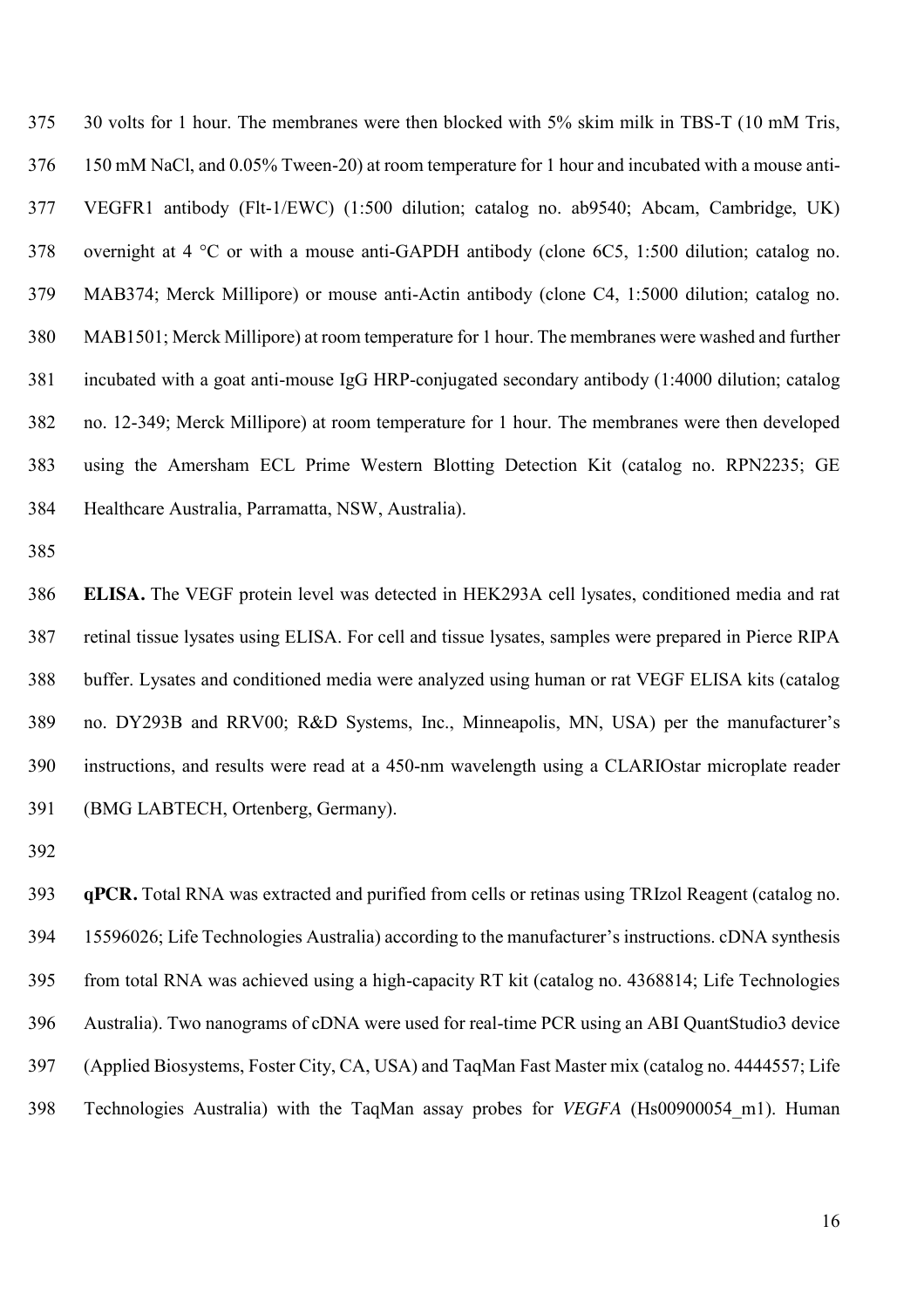*HPRT1* (Hs99999909 m1) was used as the reference gene. Transcript levels were calculated using the 400  $\Delta\Delta$ Ct method, as previously described by Livak[25].

 **Animals.** Female Sprague-Dawley rats were supplied by the Cambridge Farm Facility of the University of Tasmania and housed in standard cages with free access to food and water in a temperature-controlled environment under a 12-h light (50 lux illumination)/12-h dark (< 10 lux illumination) cycle to minimize possible light-induced eye damage. All animal experiments described adhered to the guidelines of the Association for Research in Vision and Ophthalmology Statement for the Use of Animals in Ophthalmic and Vision Research and were approved by the Animal Ethics Committee of the University of Tasmania, Australia (ethics approval number A0017598).

 **Rat model of OIR and vessel quantification.** We employed a modified rat OIR protocol based on a previous study[26]. Briefly, newborn Sprague-Dawley rats and their nursing mothers were housed in a commercially available chamber (A-Chamber; BioSpherix, Parish, NY, USA) within 12 hours of birth (P0) and exposed to daily cycles of 80% O2 for 21 hours and room air for 3 hours from P0 to P14. The pups were then returned to room air until P18. An oxygen controller (ProOx 110; BioSpherix) was used to monitor and control the oxygen level in the humidified chamber. The rats were sacrificed 416 on P18, and their retinas were dissected and stained with 5 g/mL Alexa Fluor<sup>TM</sup> 488-conjugated isolectin B4 (isolectin GS-IB4 from *Griffonia simplicifolia*; catalog no. I21411; Life Technologies Australia). The sizes of the neovascularization and vaso-obliteration areas in the rat retinas were quantified with Adobe Photoshop (CC 2017.1.1) by two blinded assessors (JC and GSL). If the isolectin GS-IB4-labeled retinal vascular area was < 20% of the total retinal area, the sample was excluded from the study.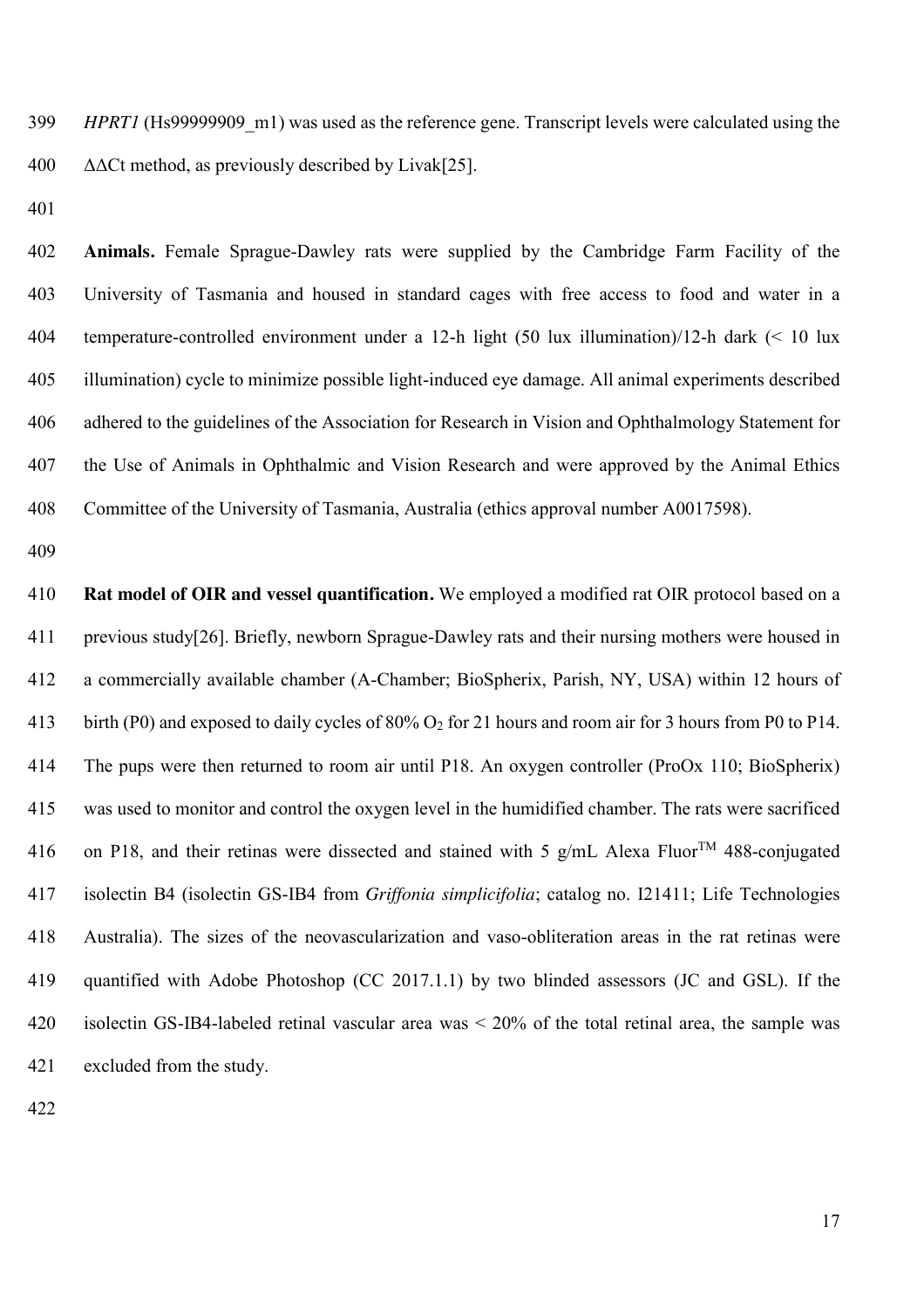**Intravitreal injection.** Intravitreal injections of AAVs were performed under a surgical microscope. In brief, after making a guide track through the conjunctiva and sclera at the superior temporal hemisphere behind the limbus using a 30-gauge needle, a hand-pulled glass micropipette connected to a 10-μL Hamilton syringe (Bio-Strategy, Broadmeadows, VIC, Australia) was inserted into the vitreal 427 cavity. A total of 1  $\mu$ L of AAVs (2-2.5x10<sup>9</sup> viral genomes) was injected into an eye of OIR rats on P7, and an equal amount of saline was injected into the contralateral eye of the same animal. A total of 192 neonatal rats (from 20 litters) were used in our *in vivo* study. Animals were randomly allocated 430 into the following groups: scAAV2-EGFP (n=5), scAAV2-mCherry (n=29), scAAV2-Flt23k (n=30), scAAV2-DHFR(DD)-YFP (n=10), scAAV2-DHFR(DD)-mCherry (n=52), and scAAV2-DHFR(DD)- Flt23k (n=66). Any issues arising from the injection, including large backflow upon removal of the needle and the presence of hemorrhaging anywhere on the eye, resulted in exclusion from the study.

 **TMP administration.** OIR rats were intraperitoneally injected with a TMP lactate salt (catalog no. T0667; Sigma-Aldrich) or vehicle on P14 and P16. TMP was freshly dissolved in nanopure water and diluted to a concentration of 30 mg/mL. Rats were given 100 μL of this solution, which equates to 3 mg of TMP/rat/dose.

 **Immunofluorescence analysis.** Rat pups were euthanized on P18. Eyeballs were removed and fixed in a 4% formaldehyde solution in PBS for 1 hour at room temperature. The cornea and lens were removed, and the globes were incubated with 18% sucrose until the eyeball sank to the bottom of the container at room temperature. The eyes were then placed in 30% sucrose overnight. Samples were embedded in optimal cutting temperature compound (catalog no. IA018; ProSciTech, Kirwan, QLD, Australia) and stored at -80 °C. Serial cryosections (20-μm thickness) were obtained and stored at -20 °C. The sections were rinsed in three washes of PBS and then underwent immunofluorescence labeling 447 with NucBlue<sup>TM</sup> Live Cell Stain ReadyProbes Reagent (catalog no. R3760S; Life Technologies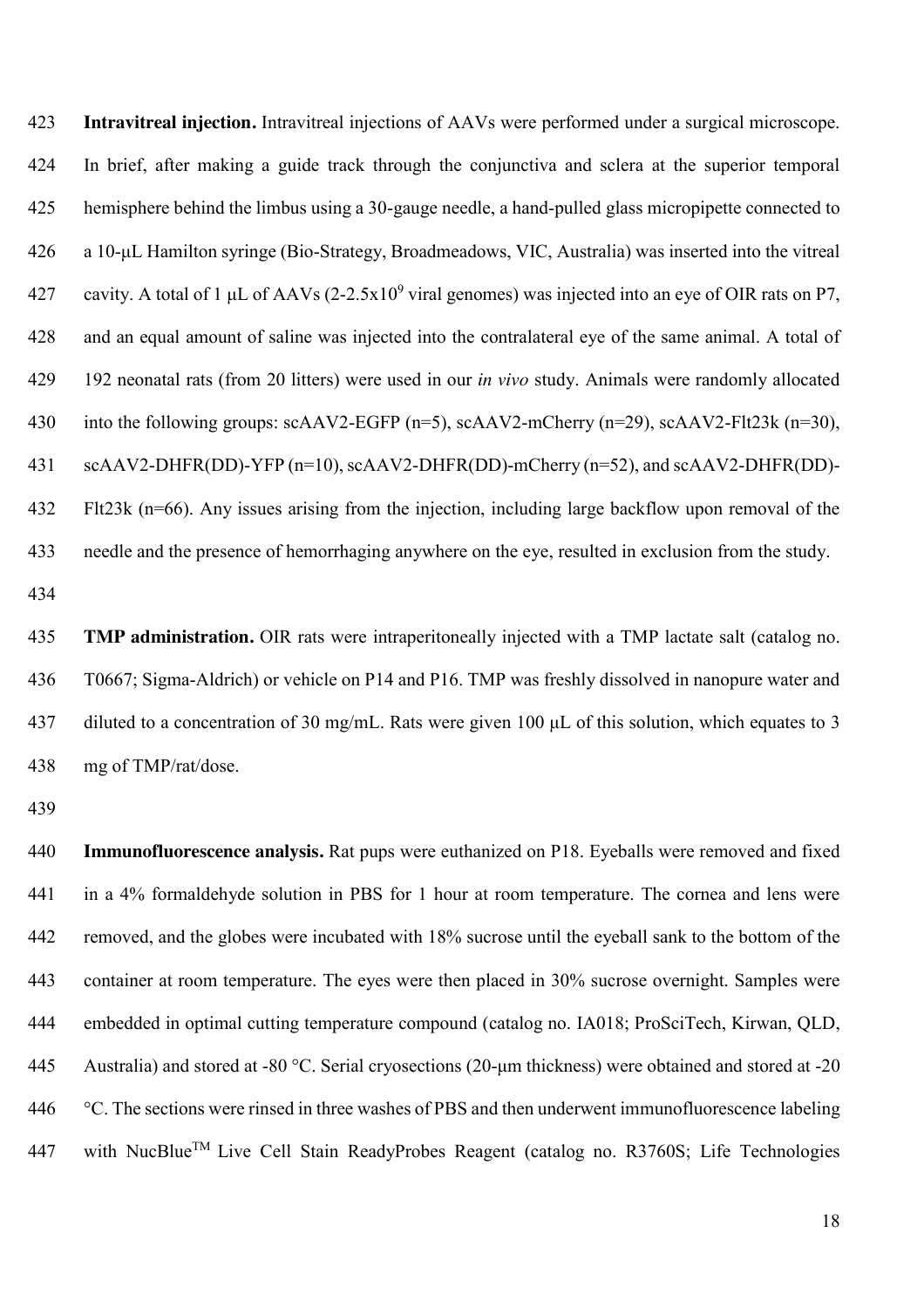Australia) for 20 minutes and an anti-GFAP antibody (1:500 dilution; catalog no. G3893; Merck Millipore) for 1 hour. The sections were washed and mounted with Dako fluorescent mounting medium (catalog no. s3020; DAKO, Carpinteria, CA, USA). Images were digitized using a fluorescence microscope (Zeiss Axio Imager Microscope; Carl-Zeiss-Strasse, Oberkochen, Germany) equipped with a charge-coupled digital camera (Axiocam MRm, Zeiss) and image acquisition software (ZEN2, Zeiss). The entire retina was photographed using appropriate filters to capture the fluorescence emission spectra of mCherry (610 nm), EGFP/isolectin B4-FITC (509 nm), and NucBlue (460 nm), and separate images were merged to form a complete image of the retinal section. The fluorescence of the EGFP-positive area in the total retina was quantified with ImageJ.

 **Statistical analysis.** Statistical analysis was performed using GraphPad Prism 7 for all experimental data. Measurement data are presented as the mean ± standard error of the mean (SEM). Comparisons among multiple groups were analyzed by two-tailed Student's *t*-tests, one-way or two-way ANOVA followed by Tukey's multiple comparisons. Values were determined to be significant when the p value was less than 0.05.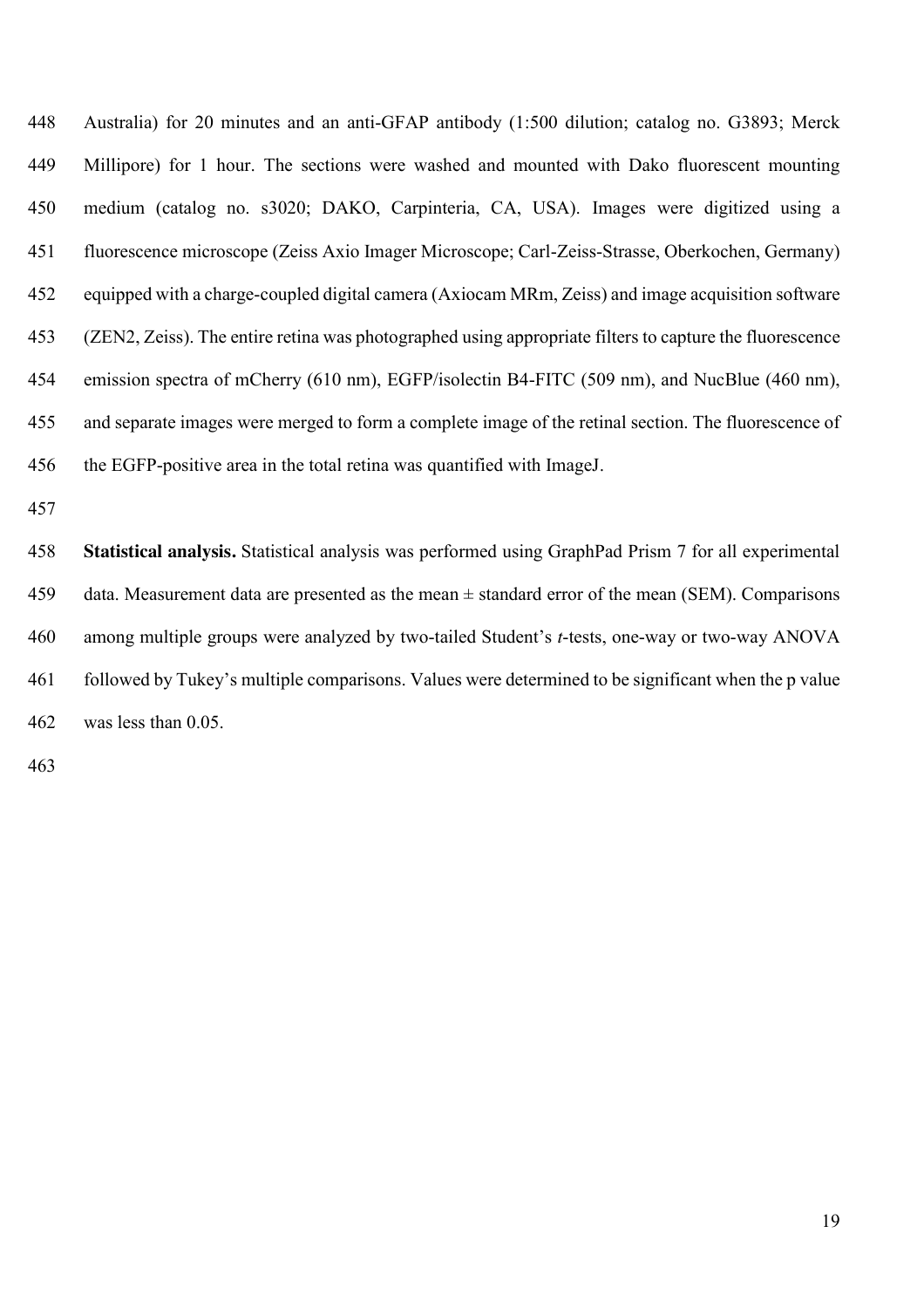## **Acknowledgements**

| 465 | The authors thank UTAS CFF animal technicians, Karen Shiels, Keri Smith, Heather Howard, Lisa           |
|-----|---------------------------------------------------------------------------------------------------------|
| 466 | Harding and Danielle Eastley, for their assistance with rat chamber operation. This work was supported  |
| 467 | by grants from the National Health and Medical Research Council of Australia (NHMRC; 1061912,           |
| 468 | 1123329, 1108311 and 1161583), the Ophthalmic Research Institute of Australia, the National Natural     |
| 469 | Science Foundation of China (8197030485) and the Rebecca L Cooper Medical Research Foundation.          |
| 470 | A.W.H. received an NHMRC Practitioner Fellowship (1103329). L.L. was supported by the                   |
| 471 | Department of Science and Higher Education of Ministry of National Defense, Republic of Poland          |
| 472 | ("Kościuszko" k/10/8047/DNiSW/T-WIHE/3) and the National Science Centre, Republic of Poland             |
| 473 | (UMO-2017/25/B/NZ1/02790). The Centre for Eye Research Australia receives Operational                   |
| 474 | Infrastructure Support from the Victorian Government.                                                   |
| 475 |                                                                                                         |
| 476 | <b>Competing Interests</b>                                                                              |
| 477 | The authors have declared that no competing interest exists.                                            |
| 478 |                                                                                                         |
| 479 | <b>Data Availability</b>                                                                                |
| 480 | All datasets generated for this study are included in the article/supplementary materials.              |
| 481 |                                                                                                         |
| 482 | <b>Author contributions</b>                                                                             |
| 483 | Conceptualization- J.C., G-S.L. Methodology- J.C., F-L.L., J.Y.K.L., G-S.L. Formal Analysis- J.C.,      |
| 484 | F-L.L., G-S.L. Investigation- J.C., F-L.L., J.Y.K.L., L.T., Y-F.C., J-H.W., F.L., V.H.Y.W. Resources-   |
| 485 | G.J.D., H-H.S., B.V.B., L.L., A.W.H., J.Z., G-S.L. Data Curation- J.C., G-S.L. Writing (Original        |
| 486 | Draft)- J.C., G-S.L. Writing (Review & Editing)- J.Y.K.L., J-H.W., F-L.L., L.L., G.J.D., V.H.Y.W.,      |
| 487 | B.V.B., J.Z. Visualization- J.C., G-S.L. Supervision- J.Z., G.S.L. Project Administration- J.C., G-S.L. |
| 488 | Funding Acquisition- J.Z., G-S.L.                                                                       |
|     |                                                                                                         |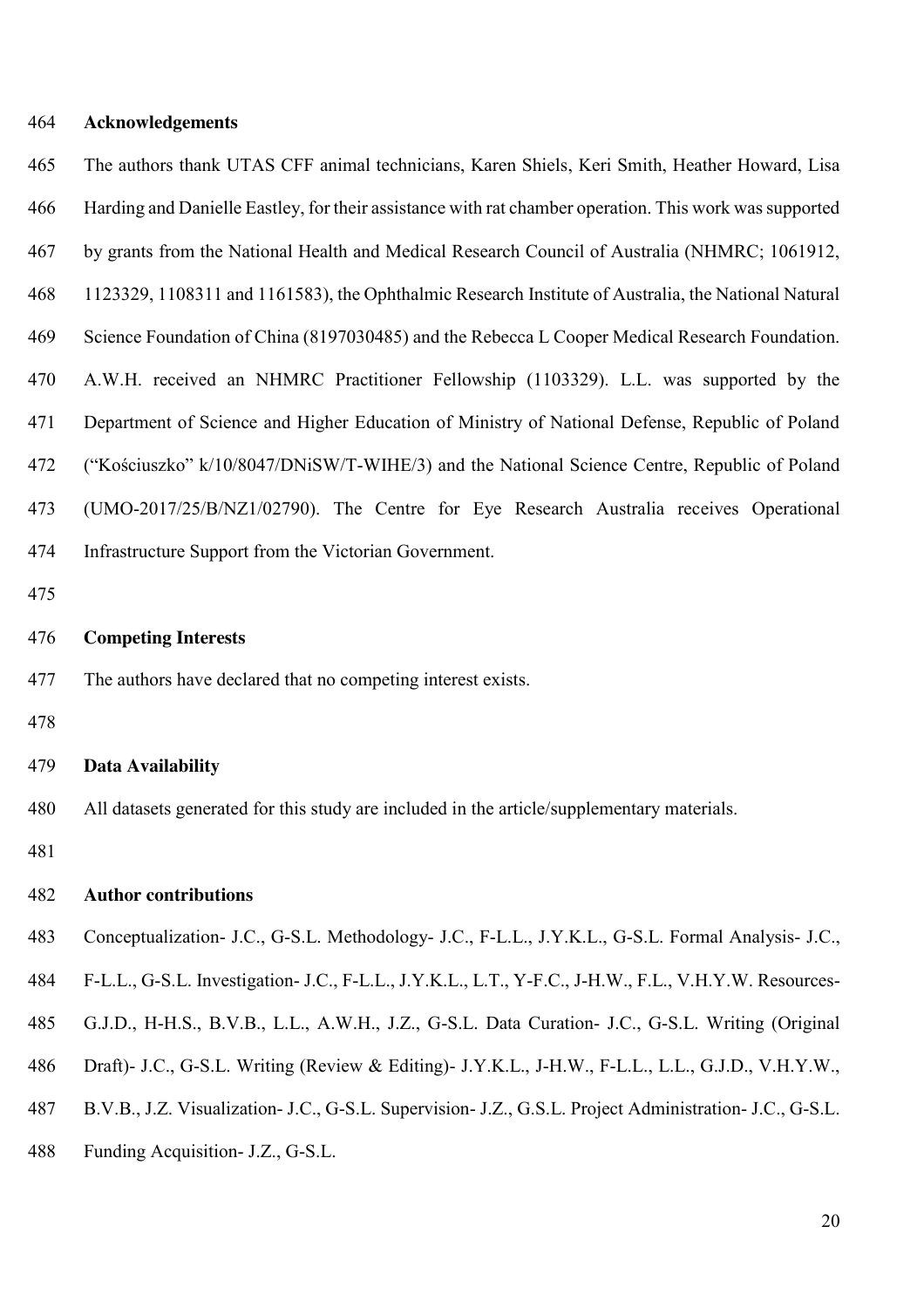- **Figure Captions**
- 490<br>491

 **Graphical Abstract. Schematic diagram of the** tunable **system utilizing the DHFR(DD)-Flt23k approach to reduce VEGF secretion**. **(a)** The schematic shows normal VEGF secretion. **(b)** Without the ligand TMP, the DHFR(DD)-Flt23k protein is destabilized and degraded by the proteasome. **(c)** In 494 the presence of the ligand TMP, DHFR(DD)-Flt23k is stabilized and sequestered in the ER, thereby<br>495 conditionally inhibiting VEGF. Green lines indicate the intracellular and extracellular distributions of 495 conditionally inhibiting VEGF. Green lines indicate the intracellular and extracellular distributions of VEGF. Blue lines indicate proteasomal degradation of the DHFR(DD)-Flt23k protein. Orange lines VEGF. Blue lines indicate proteasomal degradation of the DHFR(DD)-Flt23k protein. Orange lines indicate the uptake of cell-permeable TMP. TMP, trimethoprim; VEGF, vascular endothelial growth factor; ER, endoplasmic reticulum.

 **Figure 1. Characterization of DHFR(DD)-Flt23k gene transfer** *in vitro***. (a)** The schematic illustrates conditional protein stabilization by the ligand TMP. The DHFR(DD)-fused Flt23k protein is an unstable cytosolic protein that is rapidly degraded by the proteasome unless protected by the specific cell-permeable ligand TMP. **(b)** The schematic shows plasmid constructs. **(c and d)** Two days after transfection, the expression of Flt23k or DHFR(DD) fused with Flt23k in HEK293A cells in the presence of 0 or 10 μM TMP was confirmed by western blotting. The graph shows the quantification 506 of protein expression. Two-tailed Student's *t*-tests were performed to determine the significance of differences  $(**p < 0.001, *p < 0.05)$ . (e and f) The DHFR(DD)-Flt23k level in HEK293A cells was differences (\*\*\*p < 0.001, \*p < 0.05). **(e and f)** The DHFR(DD)-Flt23k level in HEK293A cells was increased by TMP in a dose-dependent manner (0-50 μM). The graph shows the quantification of 509 protein expression. Two-tailed Student's *t*-tests were performed to determine the significance of differences  $(**_{p}<0.01; *_{p}<0.05$  compared to DHFR(DD)-Flt23k with 0 uM TMP). All data are differences (\*\*p<0.01;  $\frac{h}{D}$  =0.05 compared to DHFR(DD)-Flt23k with 0  $\mu$ M TMP). All data are presented as the mean ± SEM. Corresponding uncropped images of western blots are shown in **Figure S6**. CMV, cytomegalovirus; mCH, mCherry; EGFP, enhanced green fluorescent protein; YFP, yellow fluorescent protein; TMP, trimethoprim. fluorescent protein; TMP, trimethoprim. 

- **Figure 2. Stabilization of DHFR(DD)-Flt23k inhibits intracellular and extracellular VEGF.** Cells 516 were transfected and treated with different doses of TMP  $(0, 2, 10, \text{ or } 50 \,\mu\text{M})$ , followed by treatment with hypoxia for 24 hours. Histograms show that compared to DHFR(DD)-YFP or DHFR(DD)-Flt23k, with hypoxia for 24 hours. Histograms show that compared to DHFR(DD)-YFP or DHFR(DD)-Flt23k, stabilized DHFR(DD)-Flt23k inhibits intracellular (**a**) and extracellular (**b**) VEGF expression, as detected by ELISA. One-way ANOVA followed by Tukey's multiple-comparisons test was performed to determine the significance of differences (\*\*\*p<0.001, \*\*p<0.01, \*p<0.05). All data are presented as the mean ± SEM. mCH, mCherry; YFP, yellow fluorescent protein; TMP, trimethoprim.
- **Figure 3. scAAV2-mediated gene transduction following intravitreal injection into the retina of OIR rats.** Representative images of retinal flat-mount sections **(a)** and cross-sections **(b and c)** from OIR rats (P18) 11 days after scAAV2-EGFP intravitreal injection. Intact retinas were confirmed with NucBlue™ (blue) staining. **(a)** Retinal flat mounts showing EGFP expression distribution (green). Scale bars: 1 mm. **(b)** Distribution and colocalization of EGFP (green) and GFAP staining (retinal glial cell marker, red) in retinal cross-sections. Scale bars: 500 μm. **(c)** High-magnification view of a retinal cross-section. Transduction of retinal cells is evident by the presence of EGFP-positive cells in the outer nuclear layer (arrows) and inner segments. Scale bars: 100 μm. **(d)** Schematic diagram of the rat OIR model protocol to illustrate the timing of viral vector injection and intraperitoneal TMP injection. **(e)** Retinal flat-mount section showing TMP-mediated YFP protein stabilization in an OIR rat. Scale bars: 1 mm (left panels) and 70 μm (right panels). (**f**) DHFR(DD)-Flt23k mRNA expression levels in retinas injected with scAAV2-DHFR(DD)-mCherry or scAAV2-DHFR(DD)-Flt23k with or without TMP, as quantified using qPCR (n=3). Two-tailed Student's *t*-tests were performed to evaluate differences between groups. All data are presented as the mean ± SEM. (**g**) Retinal DHFR(DD)-Flt23k protein levels determined using western blotting, each with three replicates. Corresponding uncropped images of western blots are shown in **Figure S6**. OIR, oxygen-induced retinopathy; EGFP, enhanced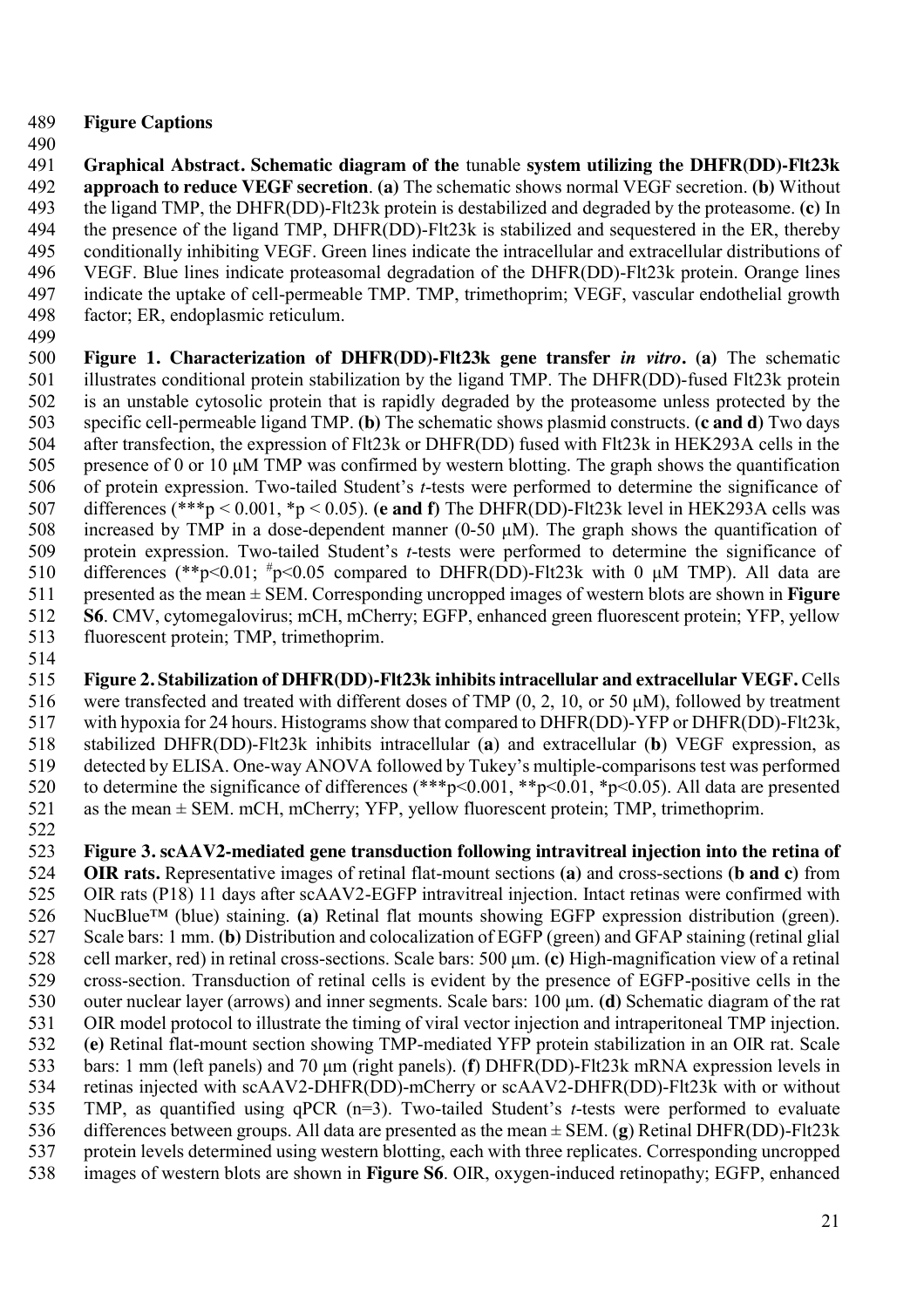green fluorescent protein; GFAP, glial fibrillary acidic protein; mCH, mCherry; YFP, yellow 540 fluorescent protein; TMP, trimethoprim; GCL, ganglion cell layer; INL, inner nuclear layer; ONL, outer nuclear layer. outer nuclear layer.

542<br>543 **Figure 4. Effects of intravitreal scAAV2 injection on retinal neovascularization in the rat OIR model.** (a) Schematic of the rat OIR model protocol to illustrate the timing of viral vector injection and intraperitoneal TMP injection. Neonatal rats were exposed to daily cycles of 80% oxygen for 21 and intraperitoneal TMP injection. Neonatal rats were exposed to daily cycles of 80% oxygen for 21 hours and room air for 3 hours from P0 to P14 and received an intraperitoneal injection of 3 mg of TMP on P14 and P16. On P14, the animals were returned to room air until P18. scAAV2-mCherry, scAAV2-Flt23k, scAAV2-DHFR(DD)-mCherry, or scAAV2-DHFR(DD)-Flt23k was injected on P7. (**b**) Rat retinal VEGF levels quantified using ELISA analysis of 8 retinas (3 littermates). One-way ANOVA followed by Tukey's multiple comparisons test was performed to determine the significance of differences (\*\*p<0.01, \*p<0.05). (**c**) A typical cluster of vascular structures represented as "neovasculature" on a flat-mounted retina harvested on P18 after intravitreal injections on P7 and stained with isolectin B4. Retinal neovascularization is highlighted in white, and insets show the selected areas at high magnification. Scale bars: 250 μm. Corresponding uncropped images of retinas are shown in **Figure S5**. (**d**) Retinal neovascular area quantified from 15 to 23 retinas. One-way ANOVA followed by Tukey's multiple-comparisons test was performed to compare groups (\*\*\*p<0.001, \*\*p<0.01, \*p<0.05). (**e**) Retinal avascular area quantification. Data are presented as the mean ± SEM from 11 to 22 retinas. No significant difference was observed in the avascular area. All 559 data are presented as the mean  $\pm$  SEM. OIR, oxygen-induced retinopathy; mCH, mCherry; TMP, trimethoprim.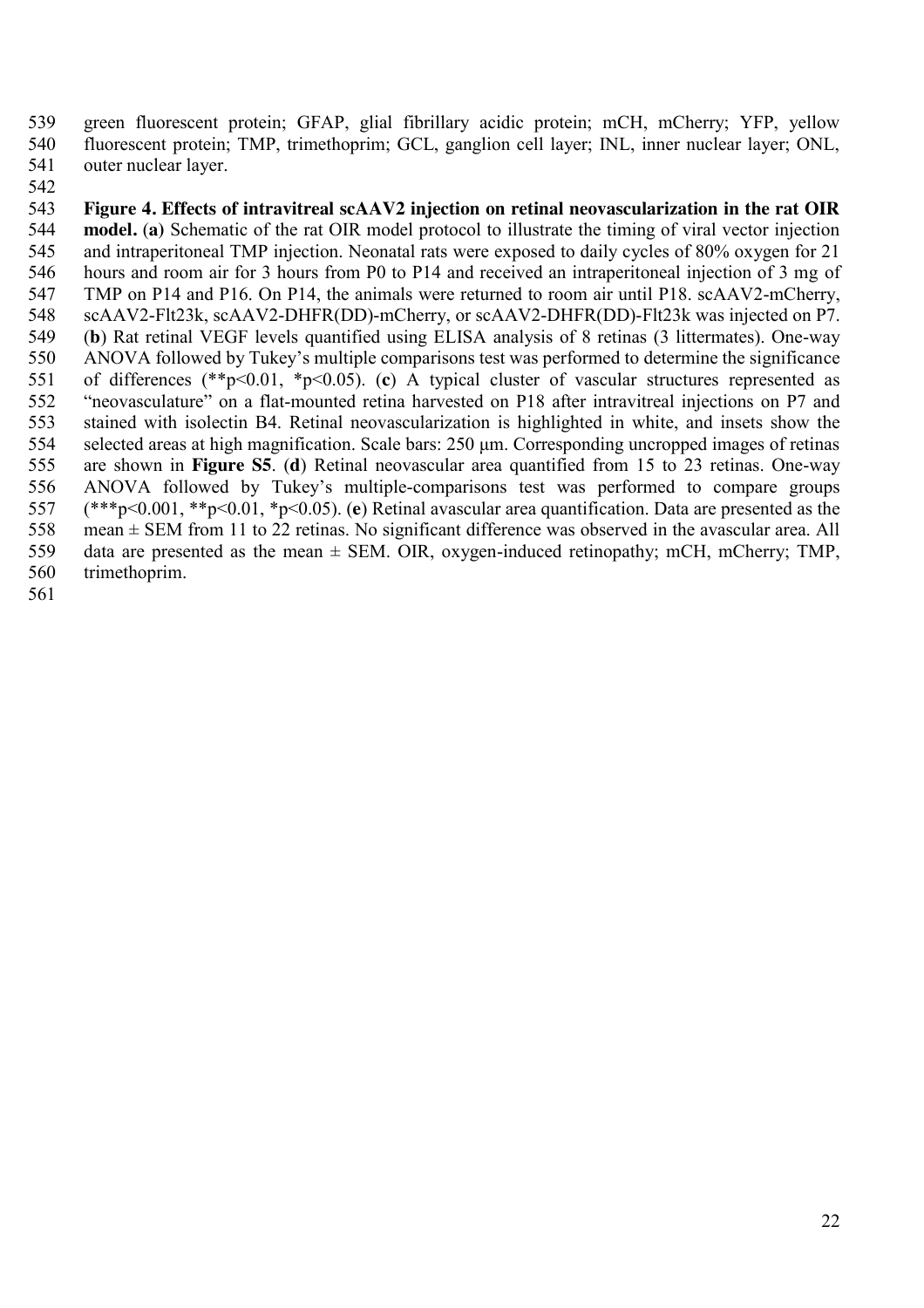## 562 **Table S1. Key Resources**

| <b>REAGENT or RESOURCE</b>                                                               | <b>SOURCE</b>                                                                                                                | <b>IDENTIFIER</b>               |  |
|------------------------------------------------------------------------------------------|------------------------------------------------------------------------------------------------------------------------------|---------------------------------|--|
| <b>Antibodies</b>                                                                        |                                                                                                                              |                                 |  |
| Mouse anti-VEGF receptor 1 antibody (Flt-1/EWC)                                          | Abcam                                                                                                                        | Cat# ab9540                     |  |
| Mouse anti-GFAP antibody                                                                 | Millipore                                                                                                                    | Cat# G3893                      |  |
| Mouse anti-GAPDH (clone 6C5) antibody                                                    | Chemicon                                                                                                                     | Cat# MAB374                     |  |
| Mouse anti-Actin (clone C4) antibody                                                     | Millipore                                                                                                                    | Cat# MAB1501                    |  |
| Goat anti-mouse IgG HRP-conjugated secondary<br>antibody                                 | Millipore                                                                                                                    | Cat# 12-349                     |  |
| Isolectin GS-IB4 From Griffonia simplicifolia,<br>Alexa Fluor <sup>™</sup> 488 Conjugate | Life Technologies<br>Australia                                                                                               | Cat# I21411                     |  |
| NucBlue™ Live Cell Stain ReadyProbes Reagent                                             | Life Technologies<br>Australia                                                                                               | Cat# R3760S                     |  |
| <b>Plasmid DNA</b>                                                                       |                                                                                                                              |                                 |  |
| pHpa-trs-SK-EGFP                                                                         | Kindly provided by Dr<br>Douglas M. McCarty,<br>Center for Gene<br>Therapy, Nationwide<br>Children's Hospital,<br><b>USA</b> | n/a                             |  |
| pXX2                                                                                     | Kindly provided by<br><b>UNC Vector Core</b><br>Facility, USA                                                                | n/a                             |  |
| pXX6                                                                                     | Kindly provided by<br><b>UNC Vector Core</b><br>Facility, USA                                                                | n/a                             |  |
| pscAAV-mCherry                                                                           | The plasmid was<br>generated by Liu Lab<br>from this study                                                                   | Vector backbone:<br>pHpa-trs-SK |  |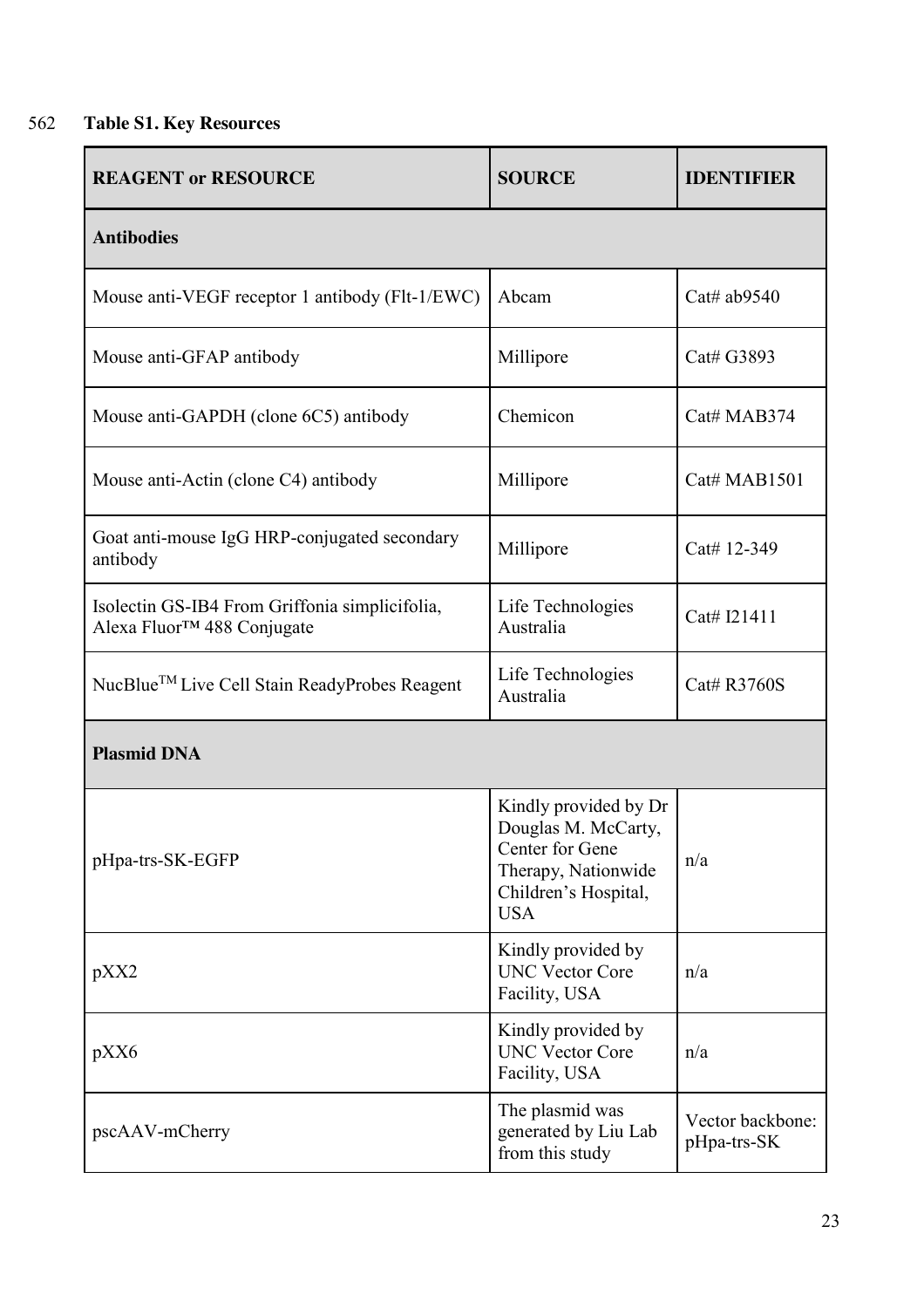| pscAAV-Flt23k                                        | The plasmid was<br>generated by Liu Lab<br>from this study | Vector backbone:<br>pHpa-trs-SK |  |
|------------------------------------------------------|------------------------------------------------------------|---------------------------------|--|
| pscAAV-DHFR(DD)-YFP                                  | The plasmid was<br>generated by Liu Lab<br>from this study | Vector backbone:<br>pHpa-trs-SK |  |
| pscAAV-DHFR(DD)-mCherry                              | The plasmid was<br>generated by Liu Lab<br>from this study | Vector backbone:<br>pHpa-trs-SK |  |
| pscAAV-DHFR(DD)-Flt23k                               | The plasmid was<br>generated by Liu Lab<br>from this study | Vector backbone:<br>pHpa-trs-SK |  |
| pscAAV-Flt23k-DHFR(DD)                               | The plasmid was<br>generated by Liu Lab<br>from this study | Vector backbone:<br>pHpa-trs-SK |  |
| <b>Chemicals</b>                                     |                                                            |                                 |  |
| Glutamine                                            | Life Technologies<br>Australia                             | Cat# 2503008                    |  |
| Penicillin-streptomycin                              | Life Technologies<br>Australia                             | Cat# 15070063                   |  |
| Trimethoprim                                         | Sigma-Aldrich                                              | Cat# T7883                      |  |
| Trimethoprim lactate salt                            | Sigma-Aldrich                                              | Cat# T0667                      |  |
| <b>Critical Commercial Assays</b>                    |                                                            |                                 |  |
| MycoAlert™ Mycoplasma Detection Kit                  | Lonza, Walkersville                                        | Cat# LT07                       |  |
| <b>AAVpro Purification Kit</b>                       | <b>Clontech Laboratories</b>                               | Cat# 6666                       |  |
| Pierce™ BCA assay kit                                | Life Technologies<br>Australia                             | Cat# 23227                      |  |
| Amersham ECL Prime Western Blotting Detection<br>Kit | <b>GE</b> Healthcare<br>Australia                          | <b>Cat# RPN2235</b>             |  |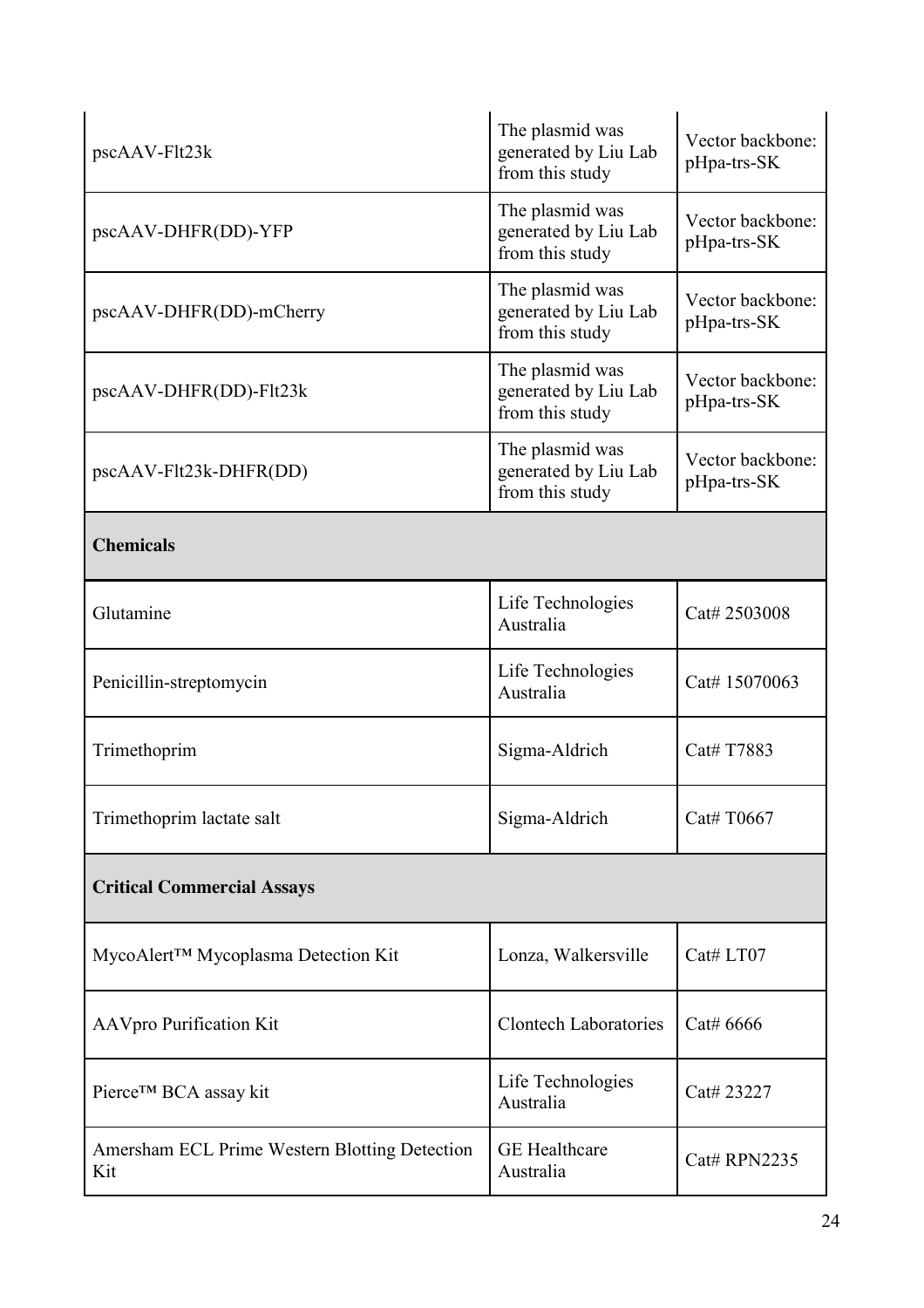| DuoSet® Ancillary Reagent Kit 2               | R&D Systems                                                                                                       | Cat# DY008     |  |
|-----------------------------------------------|-------------------------------------------------------------------------------------------------------------------|----------------|--|
| Duoset® human ELISA VEGF Kit                  | <b>R&amp;D</b> Systems                                                                                            | Cat# DY293B-05 |  |
| Rat VEGF Quantikine ELISA Kit                 | <b>R&amp;D</b> Systems                                                                                            | Cat# RRV00     |  |
| High capacity cDNA reverse transcription Kit  | Life Technologies<br>Australia                                                                                    | Cat# 4368814   |  |
| TaqMan Fast Master mix                        | Life Technologies<br>Australia                                                                                    | Cat# 4444557   |  |
| <b>Experimental Models: Cell Lines</b>        |                                                                                                                   |                |  |
| Human embryonic kidney 293A                   | Life Technologies<br>Australia                                                                                    | Cat# R70507    |  |
| Human embryonic kidney 293D                   | Kindly provided by<br>Professor Ian<br>Alexander at the<br>Children's Medical<br>Research Institute,<br>Australia | n/a            |  |
| <b>Experimental Models: Organisms/Strains</b> |                                                                                                                   |                |  |
| Sprague-Dawley rat                            | Cambridge Farm<br>Facility in University<br>of Tasmania, Hobart,<br>Australia                                     | AEC: 004/16    |  |
| Equipment                                     |                                                                                                                   |                |  |
| CLARIOstar microplate reader                  | <b>BMG LABTECH,</b><br>Ortenberg                                                                                  | n/a            |  |
| QuantStudio3                                  | <b>Applied Biosystems</b>                                                                                         | n/a            |  |
| Oxygen controller, ProOx 110                  | BioSpherix                                                                                                        | n/a            |  |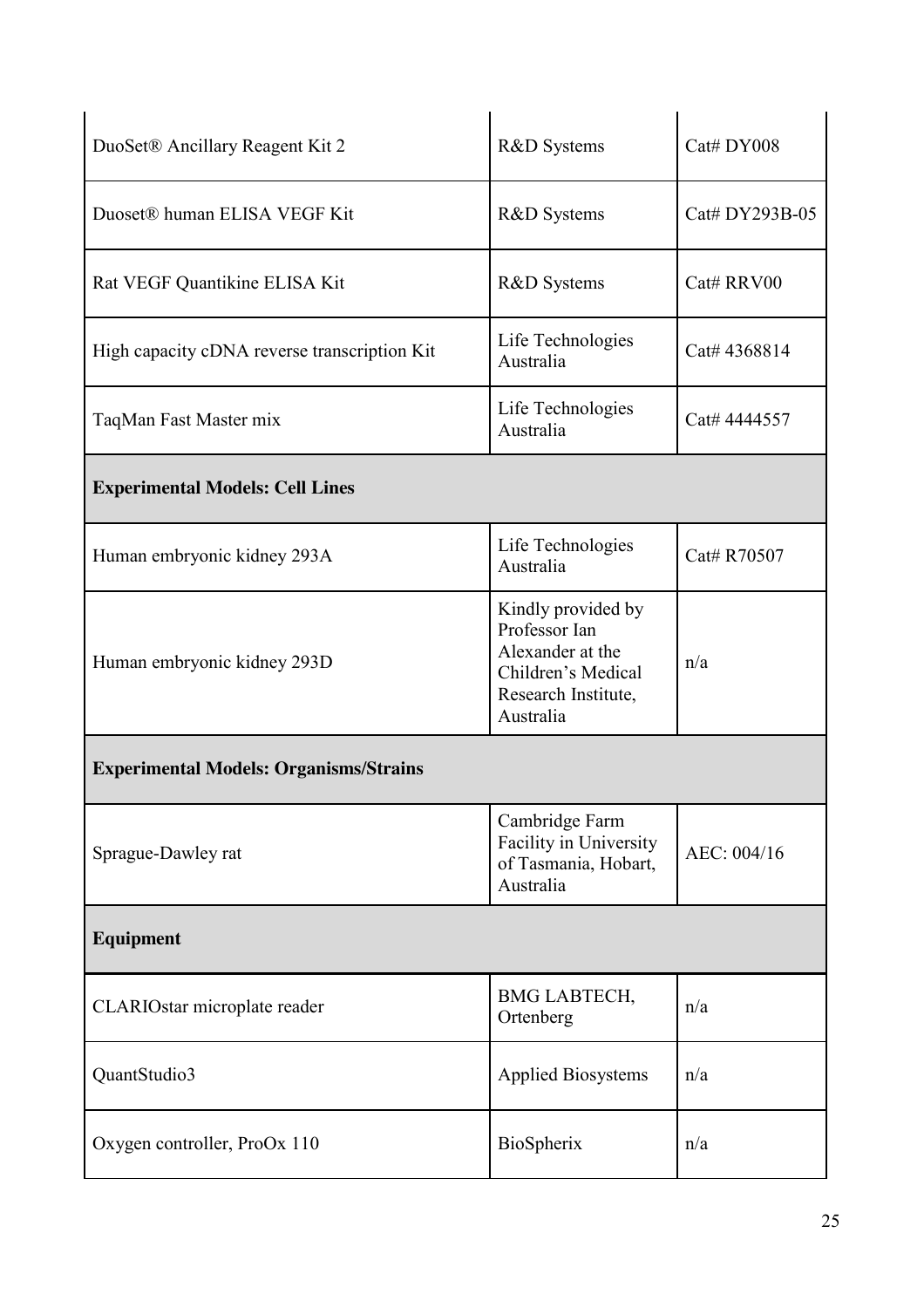| Hamilton syringe                               | Bio-Strategy                               | n/a                           |  |
|------------------------------------------------|--------------------------------------------|-------------------------------|--|
| Zeiss Axio Imager Microscope                   | Carl-Zeiss-Strasse,<br>Oberkochen, Germany | n/a                           |  |
| qPCR Probes                                    |                                            |                               |  |
| Human <i>VEGFA</i> TaqMan probe sequences: N/A | <b>Applied Biosystems</b>                  | Hs00900054 m1                 |  |
| Human <i>HPRT1</i> TaqMan probe sequences: N/A | <b>Applied Biosystems</b>                  | Hs99999909 m1                 |  |
| <b>Software and Algorithms</b>                 |                                            |                               |  |
| ImageJ version 1.48                            | Schneider et al., 2012                     | https://imagej.nih<br>.gov/ij |  |
| Prism 7                                        | GraphPad Software                          | n/a                           |  |
| Adobe Photoshop (CC 2017.1.1)                  | Connor et al., 2009                        | Adobe                         |  |
| <b>Other</b>                                   |                                            |                               |  |
| Dulbecco's modified Eagle's medium             | Life Technologies<br>Australia             | Cat# 11965092                 |  |
| Fetal bovine serum                             | Sigma-Aldrich                              | Cat# F9423                    |  |
| Opti-MEM I reduced serum medium                | Life Technologies<br>Australia             | Cat# 31985088                 |  |
| Lipofectamine 2000                             | Life Technologies<br>Australia             | Cat# 11668019                 |  |
| Hypoxia bag                                    | <b>BioMeriux</b>                           | Cat# 45534                    |  |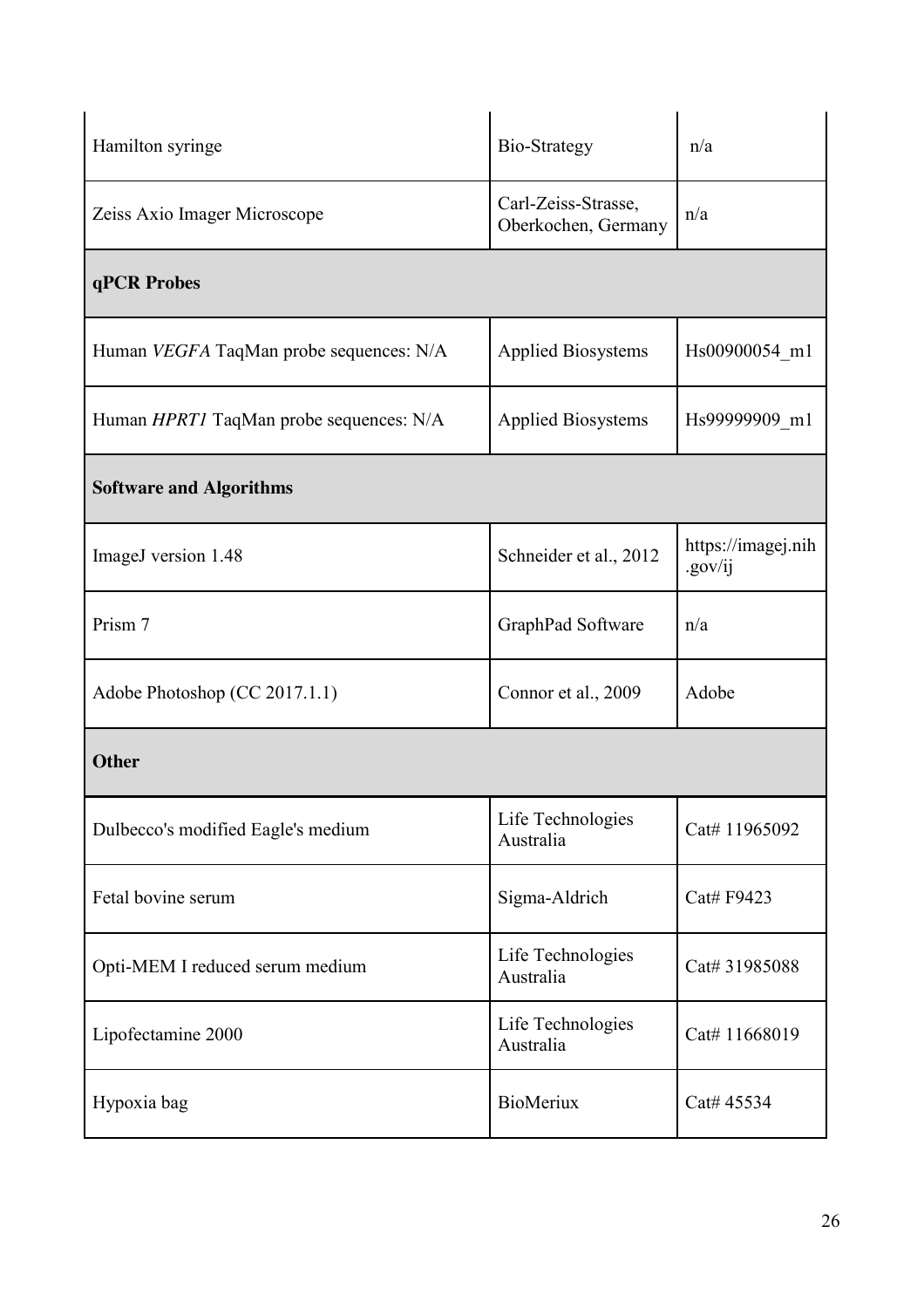| Anaerotic indicator                                    | <b>BioMeriux</b>               | Cat# 96118        |
|--------------------------------------------------------|--------------------------------|-------------------|
| Pierce RIPA buffer                                     | Life Technologies<br>Australia | Cat# 89900        |
| Protease Inhibitor Cocktail                            | <b>Roche Diagnostics</b>       | Cat# 14692300     |
| NuPAGE™ Novex <sup>™</sup> 4-12% Bis-Tris Protein Gels | Life Technologies<br>Australia | Cat#<br>NP0321BOX |
| Polyvinylidene fluoride membranes                      | Millipore                      | Cat# IPVH00010    |
| XCell II™ Blot Module                                  | Life Technologies<br>Australia | Cat# 11965118     |
| <b>Trizol Reagent</b>                                  | Life Technologies<br>Australia | Cat# 15596026     |
| Optimal cutting temperature compound                   | ProSciTech                     | Cat# IA018        |
| Dako Fluorescent mounting medium                       | <b>DAKO</b>                    | Cat# S3020        |

563 564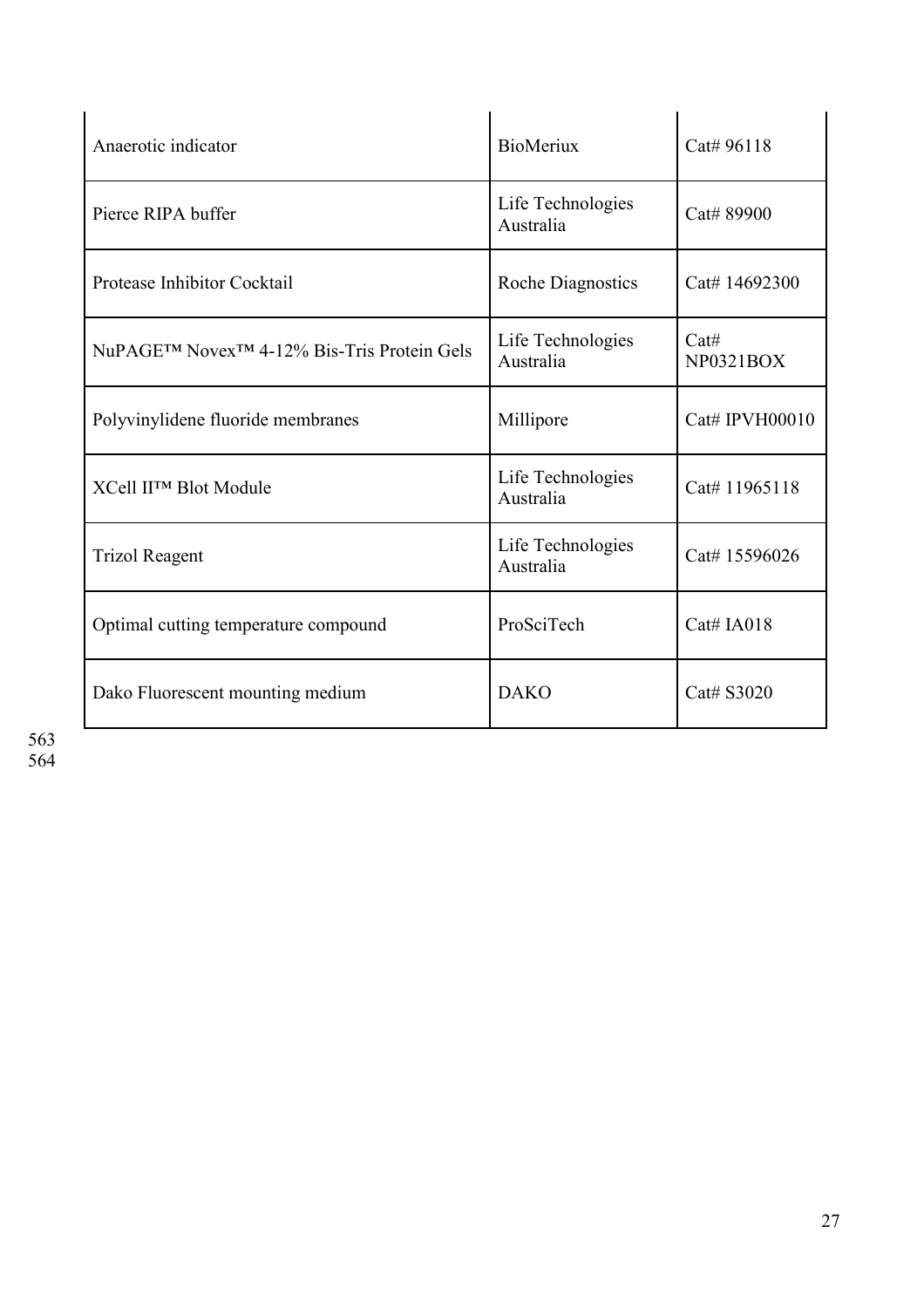### **References**

- 1. Sun Y, Smith LEH (2018) Retinal Vasculature in Development and Diseases. Annu Rev Vis Sci 4:101-122
- 2. Wells JA, Glassman AR, Ayala AR, Jampol LM, Aiello LP, Antoszyk AN, Arnold-Bush B, Baker
- 569 CW, Bressler NM, Browning DJ, Elman MJ, Ferris FL, Friedman SM, Melia M, Pieramici DJ, Sun JK, Beck RW (2015) Aflibercept, bevacizumab, or ranibizumab for diabetic macular edema. N Engl J
- JK, Beck RW (2015) Aflibercept, bevacizumab, or ranibizumab for diabetic macular edema. N Engl J Med 372 (13):1193-1203
- 3. Mehta H, Tufail A, Daien V, Lee AY, Nguyen V, Ozturk M, Barthelmes D, Gillies MC (2018) Real-
- world outcomes in patients with neovascular age-related macular degeneration treated with intravitreal vascular endothelial growth factor inhibitors. Prog Retin Eye Res 65:127-146. doi:10.1016/j.preteyeres.2017.12.002
- 4. Avery RL, Gordon GM (2016) Systemic Safety of Prolonged Monthly Anti-Vascular Endothelial Growth Factor Therapy for Diabetic Macular Edema: A Systematic Review and Meta-analysis. JAMA Ophthalmol 134 (1):21-29. doi:10.1001/jamaophthalmol.2015.4070
- 5. Rakoczy EP, Lai CM, Magno AL, Wikstrom ME, French MA, Pierce CM, Schwartz SD,
- Blumenkranz MS, Chalberg TW, Degli-Esposti MA, Constable IJ (2015) Gene therapy with
- recombinant adeno-associated vectors for neovascular age-related macular degeneration: 1 year
- follow-up of a phase 1 randomised clinical trial. Lancet 386 (10011):2395-2403. doi:10.1016/s0140- 6736(15)00345-1
- 6. Heier JS, Kherani S, Desai S, Dugel P, Kaushal S, Cheng SH, Delacono C, Purvis A, Richards S,
- Le-Halpere A, Connelly J, Wadsworth SC, Varona R, Buggage R, Scaria A, Campochiaro PA (2017)
- Intravitreous injection of AAV2-sFLT01 in patients with advanced neovascular age-related macular
- degeneration: a phase 1, open-label trial. Lancet 390 (10089):50-61. doi:10.1016/s0140- 6736(17)30979-0
- 7. Luo L, Zhang X, Hirano Y, Tyagi P, Barabás P, Uehara H, Miya TR, Singh N, Archer B, Qazi Y,
- Jackman K, Das SK, Olsen T, Chennamaneni SR, Stagg BC, Ahmed F, Emerson L, Zygmunt K,
- Whitaker R, Mamalis C, Huang W, Gao G, Srinivas SP, Krizaj D, Baffi J, Ambati J, Kompella UB,
- 592 Ambati BK (2013) Targeted intraceptor nanoparticle therapy reduces angiogenesis and fibrosis in primate and murine macular degeneration. ACS Nano 7 (4):3264-3275. doi:10.1021/nn305958y
- primate and murine macular degeneration. ACS Nano 7 (4):3264-3275. doi:10.1021/nn305958y 8. Santiago CP, Keuthan CJ, Boye SL, Boye SE, Imam AA, Ash JD (2018) A Drug-Tunable Gene
- Therapy for Broad-Spectrum Protection against Retinal Degeneration. Mol Ther 26 (10):2407-2417
- 9. Datta S, Renwick M, Chau VQ, Zhang F, Nettesheim ER, Lipinski DM, Hulleman JD (2018) A
- Destabilizing Domain Allows for Fast, Noninvasive, Conditional Control of Protein Abundance in the
- Mouse Eye Implications for Ocular Gene Therapy. Invest Ophthalmol Vis Sci 59 (12):4909-4920 10. Singh N, Amin S, Richter E, Rashid S, Scoglietti V, Jani PD, Wang J, Kaur R, Ambati J, Dong Z,
- Ambati BK (2005) Flt-1 intraceptors inhibit hypoxia-induced VEGF expression in vitro and corneal
- neovascularization in vivo. Invest Ophthalmol Vis Sci 46 (5):1647-1652. doi:10.1167/iovs.04-1172
- 11. Zhang X, Das SK, Passi SF, Uehara H, Bohner A, Chen M, Tiem M, Archer B, Ambati BK (2015)
- AAV2 delivery of Flt23k intraceptors inhibits murine choroidal neovascularization. Mol Ther 23 (2):226-234
- 12. Egeler EL, Urner LM, Rakhit R, Liu CW, Wandless TJ (2011) Ligand-switchable substrates for a ubiquitin-proteasome system. J Biol Chem 286 (36):31328-31336. doi:10.1074/jbc.M111.264101
- 13. Yokoi K, Kachi S, Zhang HS, Gregory PD, Spratt SK, Samulski RJ, Campochiaro PA (2007)
- Ocular gene transfer with self-complementary AAV vectors. Invest Ophthalmol Vis Sci 48 (7):3324-
- 3328. doi:10.1167/iovs.06-1306
- 14. McCarty DM (2008) Self-complementary AAV vectors; advances and applications. Mol Ther 16
- (10):1648-1656. doi:10.1038/mt.2008.171
- 15. St-Onge L, Furth PA, Gruss P (1996) Temporal control of the Cre recombinase in transgenic mice
- by a tetracycline responsive promoter. Nucleic Acids Res 24 (19):3875-3877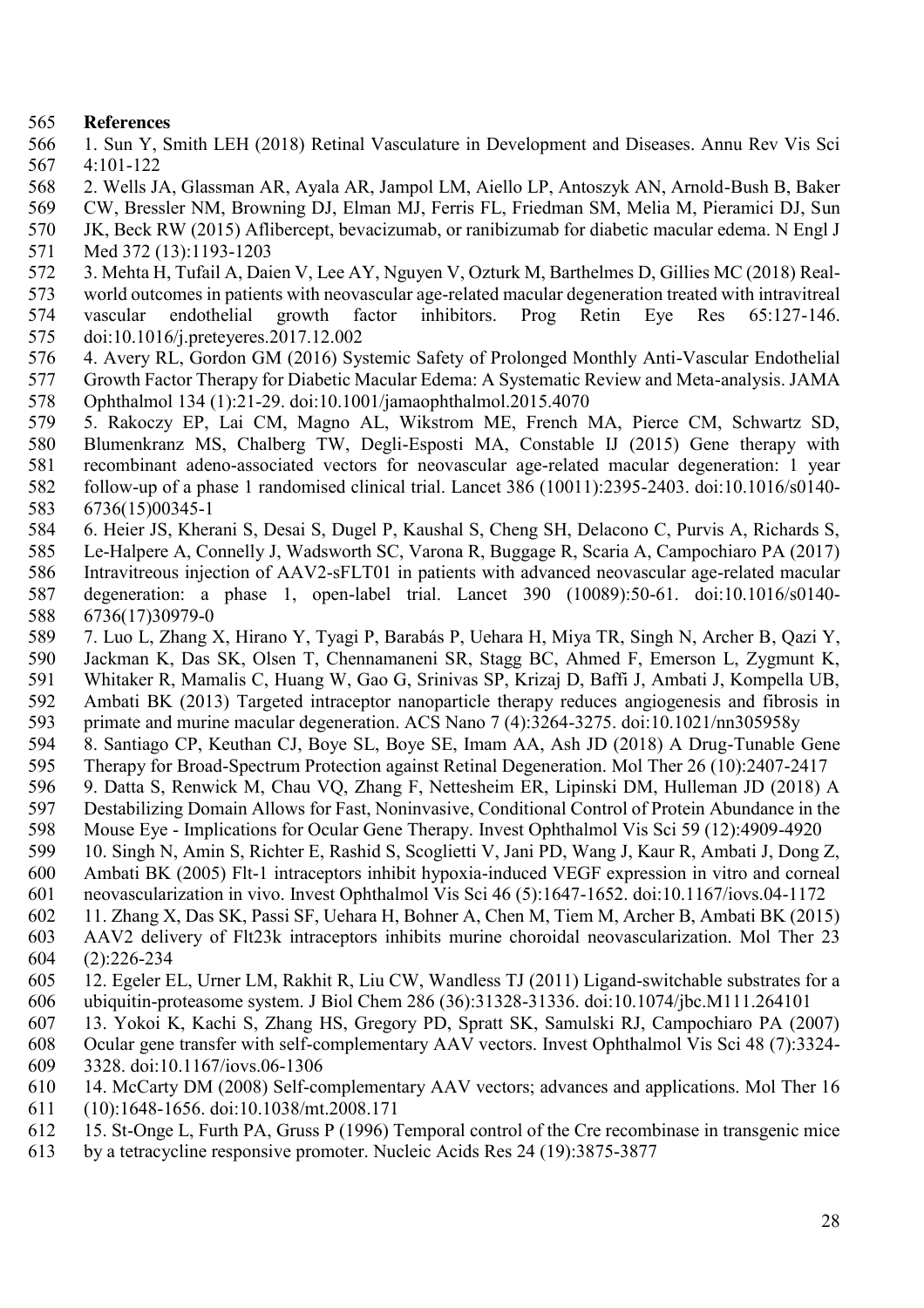- 16. Prentice HM, Biswal MR, Dorey CK, Blanks JC (2011) Hypoxia-regulated retinal glial cell-615 specific promoter for potential gene therapy in disease. Invest Ophthalmol Vis Sci 52 (12):8562-8570<br>616 17. Iwamoto M. Bjorklund T. Lundberg C. Kirik D. Wandless TJ (2010) A general chemical method 17. Iwamoto M, Bjorklund T, Lundberg C, Kirik D, Wandless TJ (2010) A general chemical method
- to regulate protein stability in the mammalian central nervous system. Chem Biol 17 (9):981-988
- 18. Munro S, Pelham HR (1987) A C-terminal signal prevents secretion of luminal ER proteins. Cell
- 48 (5):899-907. doi:10.1016/0092-8674(87)90086-9
- 19. Sulfamethoxazole / Trimethoprim Dosage (2019) [https://www.drugs.com/dosage/sulfamethoxazole-trimethoprim.html.](https://www.drugs.com/dosage/sulfamethoxazole-trimethoprim.html)
- 20. Güzel Bayülken D, Bostancıoğlu RB, Koparal AT, Ayaz Tüylü B, Dağ A, Benkli K (2018) Assessment of in vitro cytotoxic and genotoxic activities of some trimethoprim conjugates. Cytotechnology 70 (3):1051-1059. doi:10.1007/s10616-018-0187-7
- 21. Carabotti M, Scirocco A, Maselli MA, Severi C (2015) The gut-brain axis: interactions between enteric microbiota, central and enteric nervous systems. Ann Gastroenterol 28 (2):203-209
- 22. Rowan S, Jiang S, Korem T, Szymanski J, Chang ML, Szelog J, Cassalman C, Dasuri K, McGuire
- C, Nagai R, Du XL, Brownlee M, Rabbani N, Thornalley PJ, Baleja JD, Deik AA, Pierce KA, Scott
- JM, Clish CB, Smith DE, Weinberger A, Avnit-Sagi T, Lotan-Pompan M, Segal E, Taylor A (2017)
- Involvement of a gut-retina axis in protection against dietary glycemia-induced age-related macular
- degeneration. Proc Natl Acad Sci U S A 114 (22):E4472-e4481. doi:10.1073/pnas.1702302114
- 23. Peng H, Chau VQ, Phetsang W, Sebastian RM, Stone MRL, Datta S, Renwick M, Tamer YT, Toprak E, Koh AY, Blaskovich MAT, Hulleman JD (2019) Non-antibiotic Small-Molecule Regulation of DHFR-Based Destabilizing Domains In Vivo. Mol Ther Methods Clin Dev 15:27-39
- 24. Xiao X, Li J, Samulski RJ (1998) Production of high-titer recombinant adeno-associated virus vectors in the absence of helper adenovirus. J Virol 72 (3):2224-2232
- 25. Livak KJ, Schmittgen TD (2001) Analysis of relative gene expression data using real-time quantitative PCR and the 2(-Delta Delta C(T)) Method. Methods 25 (4):402-408. doi:10.1006/meth.2001.1262
- 26. Penn JS, Tolman BL, Henry MM (1994) Oxygen-induced retinopathy in the rat: relationship of
- retinal nonperfusion to subsequent neovascularization. Invest Ophthalmol Vis Sci 35 (9):3429-3435
-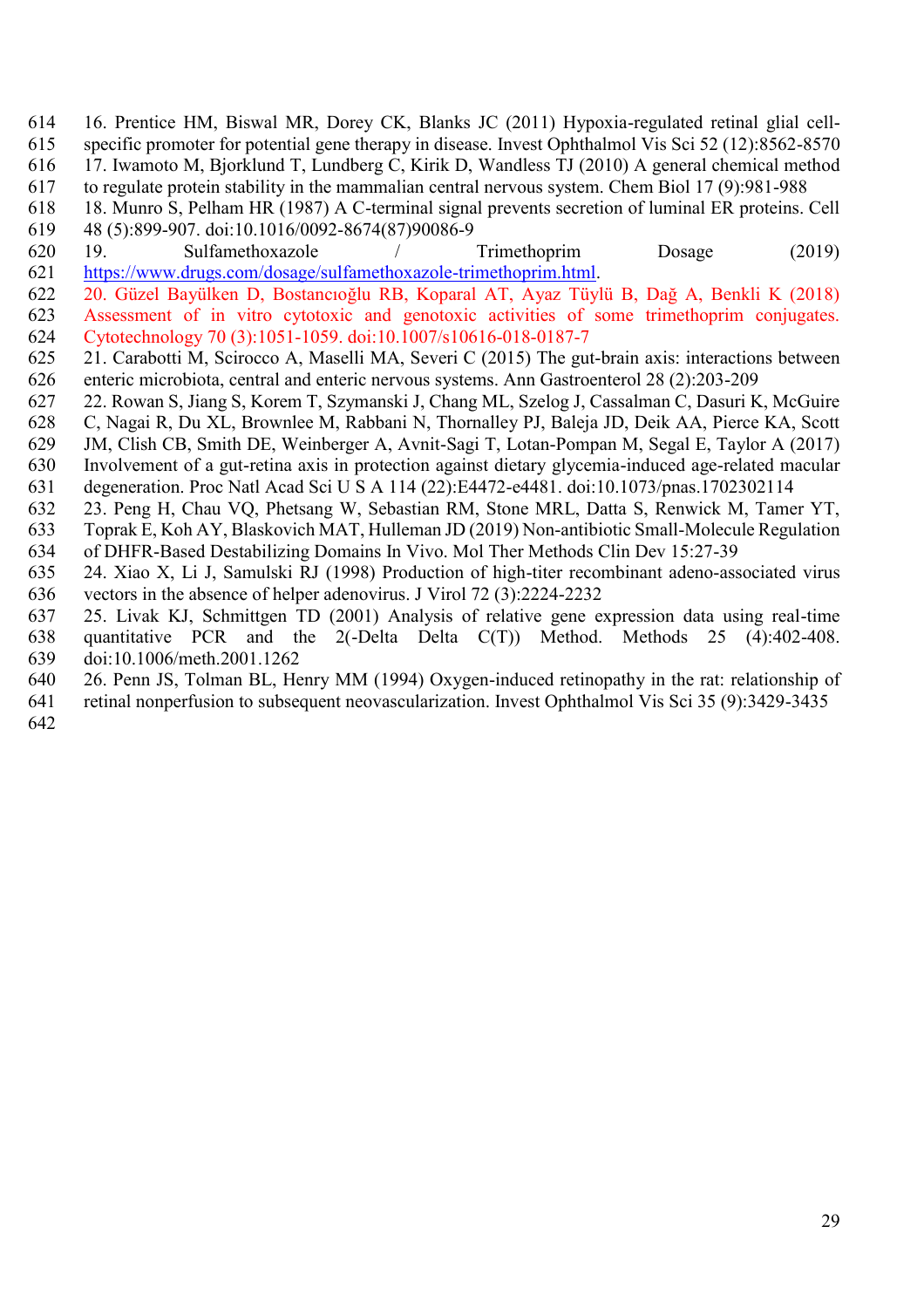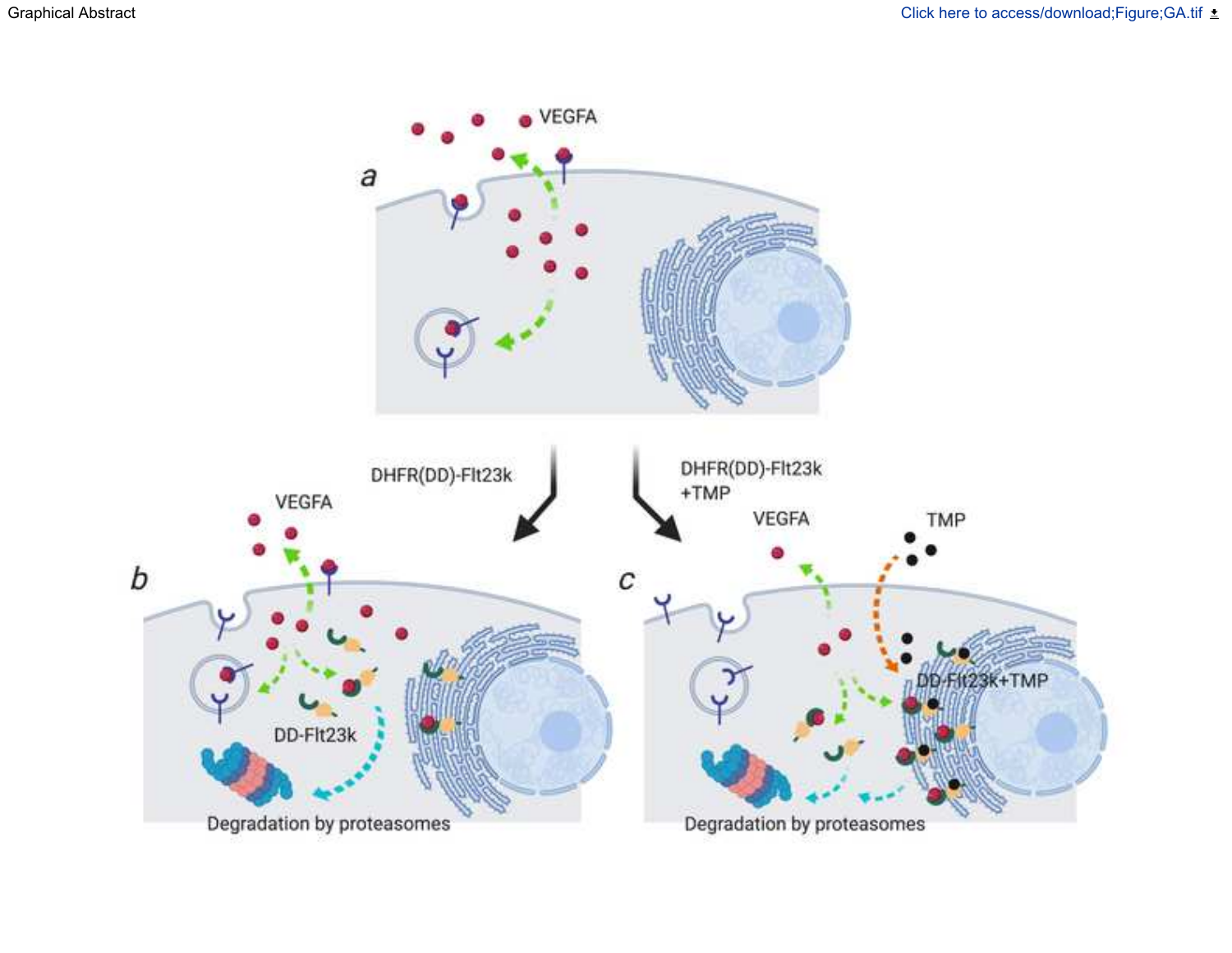b  $\boldsymbol{a}$ EGFP or mCH - CMV EGFP or mCH TMP  $Fit23k - CMV$ Stabilized<br>DHFR(DD)-Fit23k Ft23k Proteasome DHFR(DD)-YFP or CMV YFP or mCH DO. DHFR(DD)-FIt23k-CMV F123k DO DHFR(DD) DHFR(DD)-FII23k FIL23k-DHFR(DD)-CMV **FIG23k** 00 degradation d **POTABLICO** C Re March **OFFER D** 3 Control FIt23k (fold changes) TMP (10µM) Fit23k **mCH**  $\overline{\mathbf{2}}$ p=0.7553 TMP (10µM) - $\ddot{\phantom{1}}$ ۰  $\overline{\phantom{a}}$ ۰ ٠ o 1  $-42kDa$  $F1t-1$  $-25KDa$  $\mathbf 0$ ö ö  $00$ GAPDH -37KDa max. ONTRACODY TELON FILOSY OWNER f  $\boldsymbol{\mathsf{e}}$  $p = 0.2330$ FIL23k (fold changes)  $8<sub>1</sub>$ DHFR **DHFR** (DD)-YFP (DD)-Fit23k Ö Fit23k 6  $TMP(\mu M)$  0 2 10 50  $0, 2, 10, 50$ 0 4 42kDa o  $\mathbf{2}$  $F1t-1$ 庚  $-25KDa$  $0<sup>1</sup>$ TMP (µM) GAPDH -37KDa  $\overline{2}$ 10 50  $\mathbf{0}$  $\overline{\mathbf{2}}$ 10 50 0 0 DHFR(DD)-<br>YFP DHFR(DD)-Flt23k Flt23k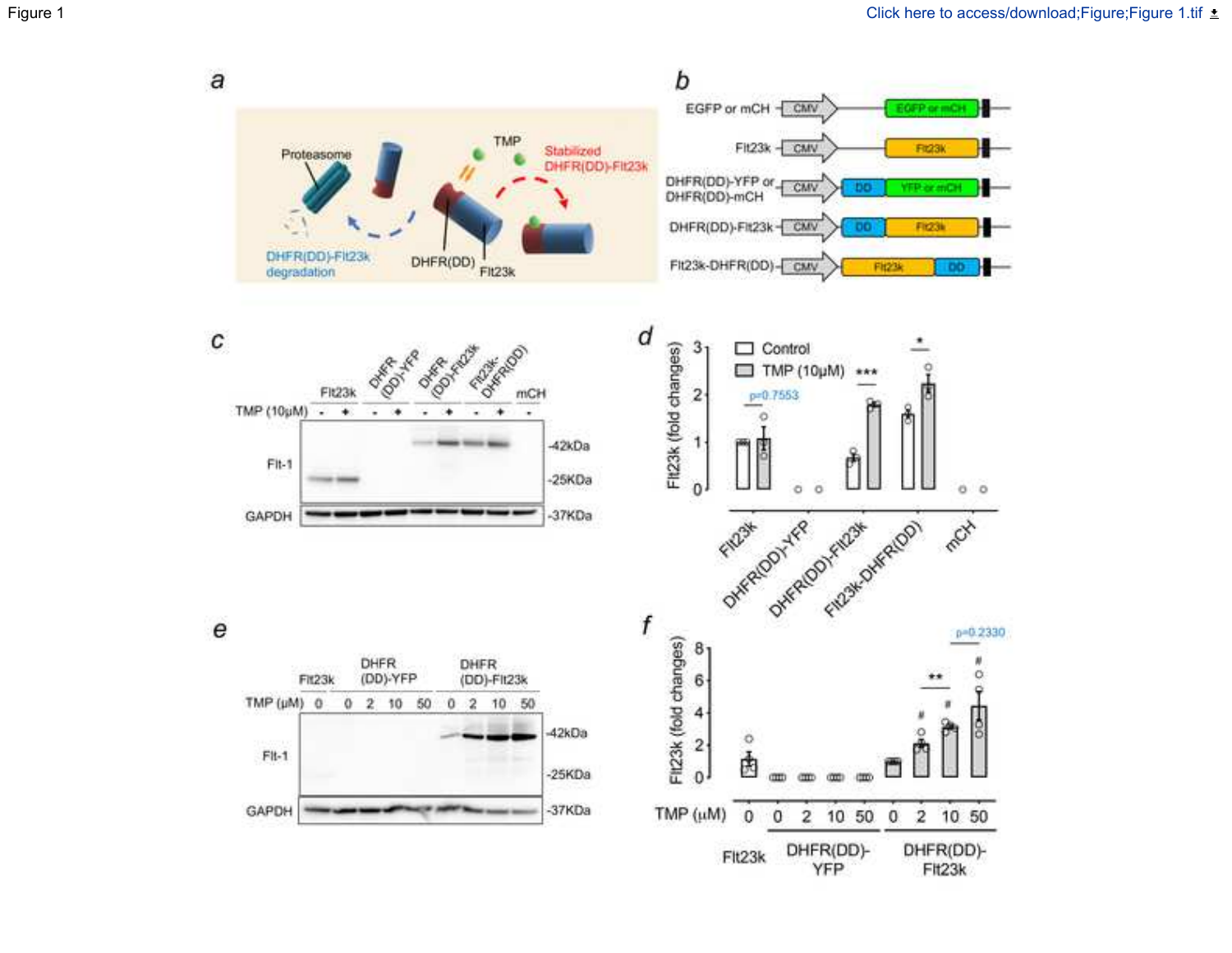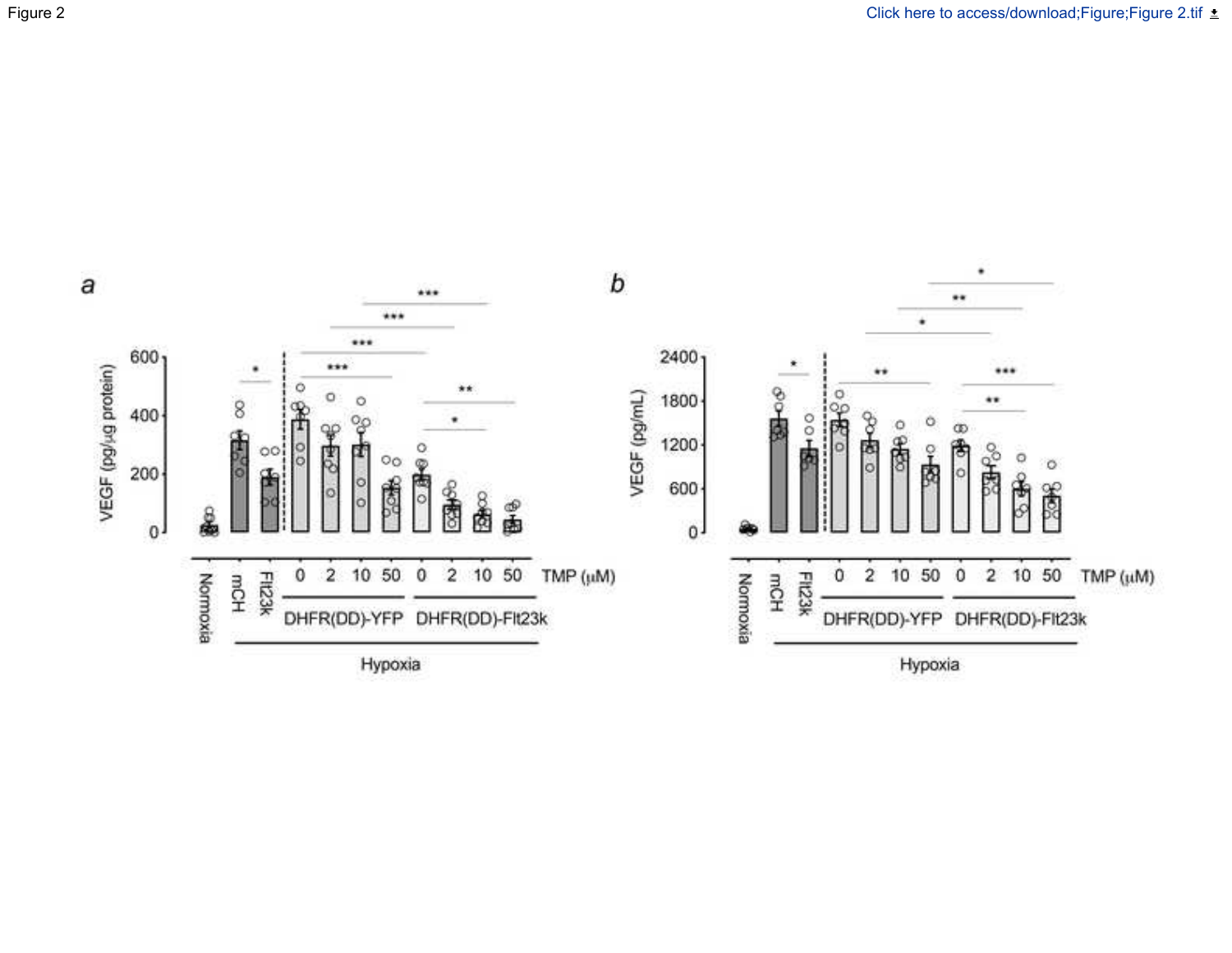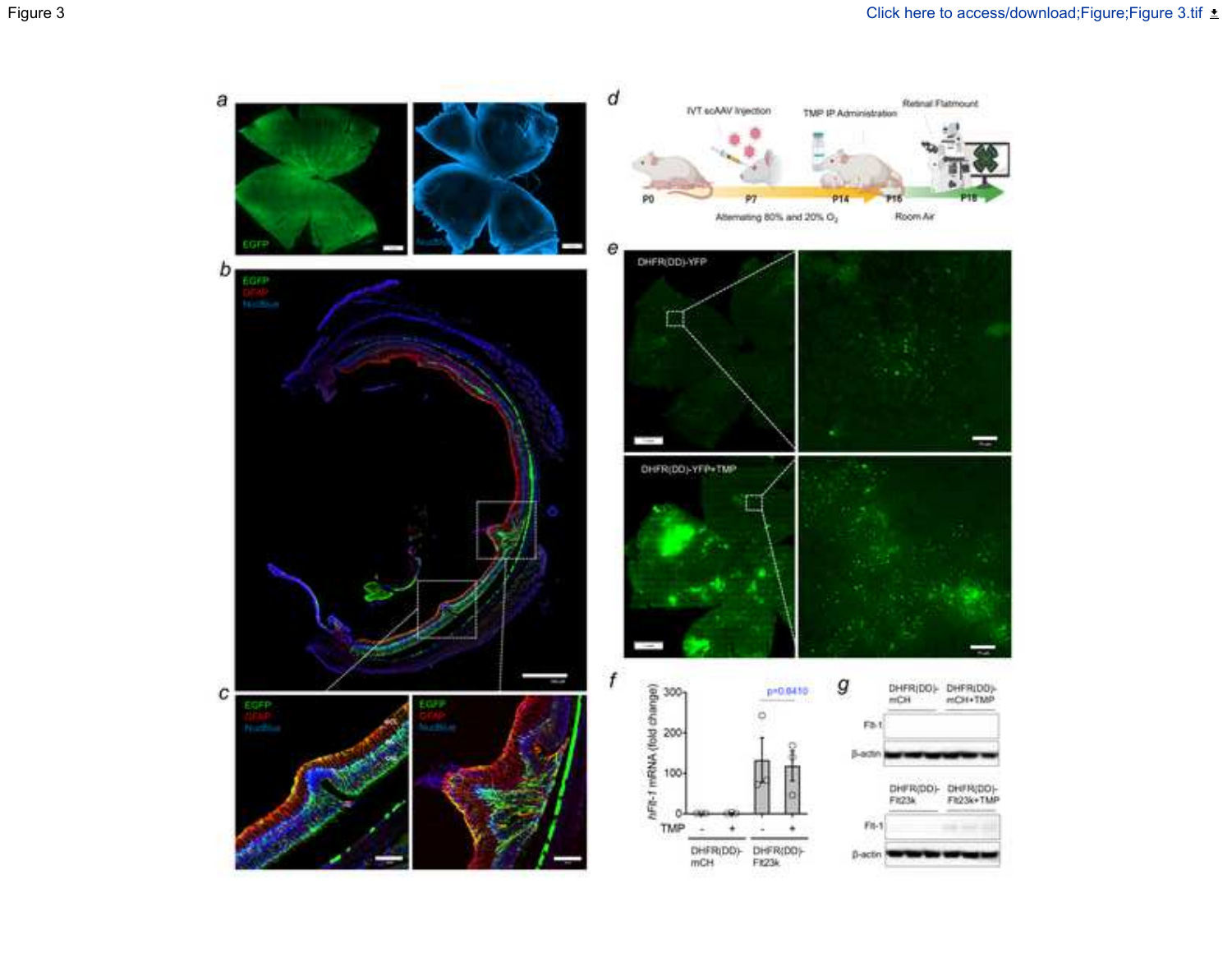